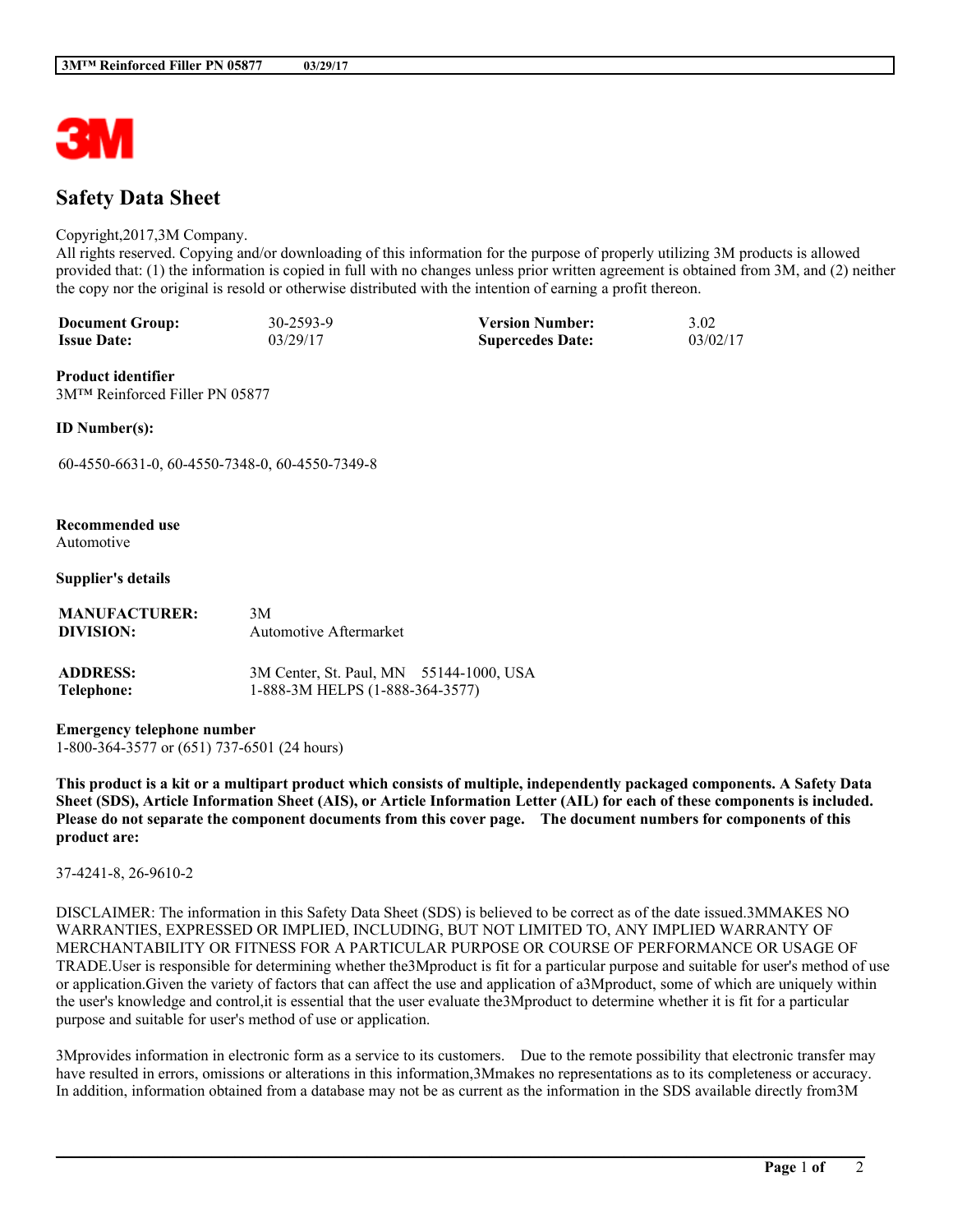**3M USA SDSs are available at www.3M.com**

**\_\_\_\_\_\_\_\_\_\_\_\_\_\_\_\_\_\_\_\_\_\_\_\_\_\_\_\_\_\_\_\_\_\_\_\_\_\_\_\_\_\_\_\_\_\_\_\_\_\_\_\_\_\_\_\_\_\_\_\_\_\_\_\_\_\_\_\_\_\_\_\_\_\_\_\_\_\_\_\_\_\_\_\_\_\_\_\_\_\_\_\_\_\_\_\_\_\_\_\_\_\_\_\_**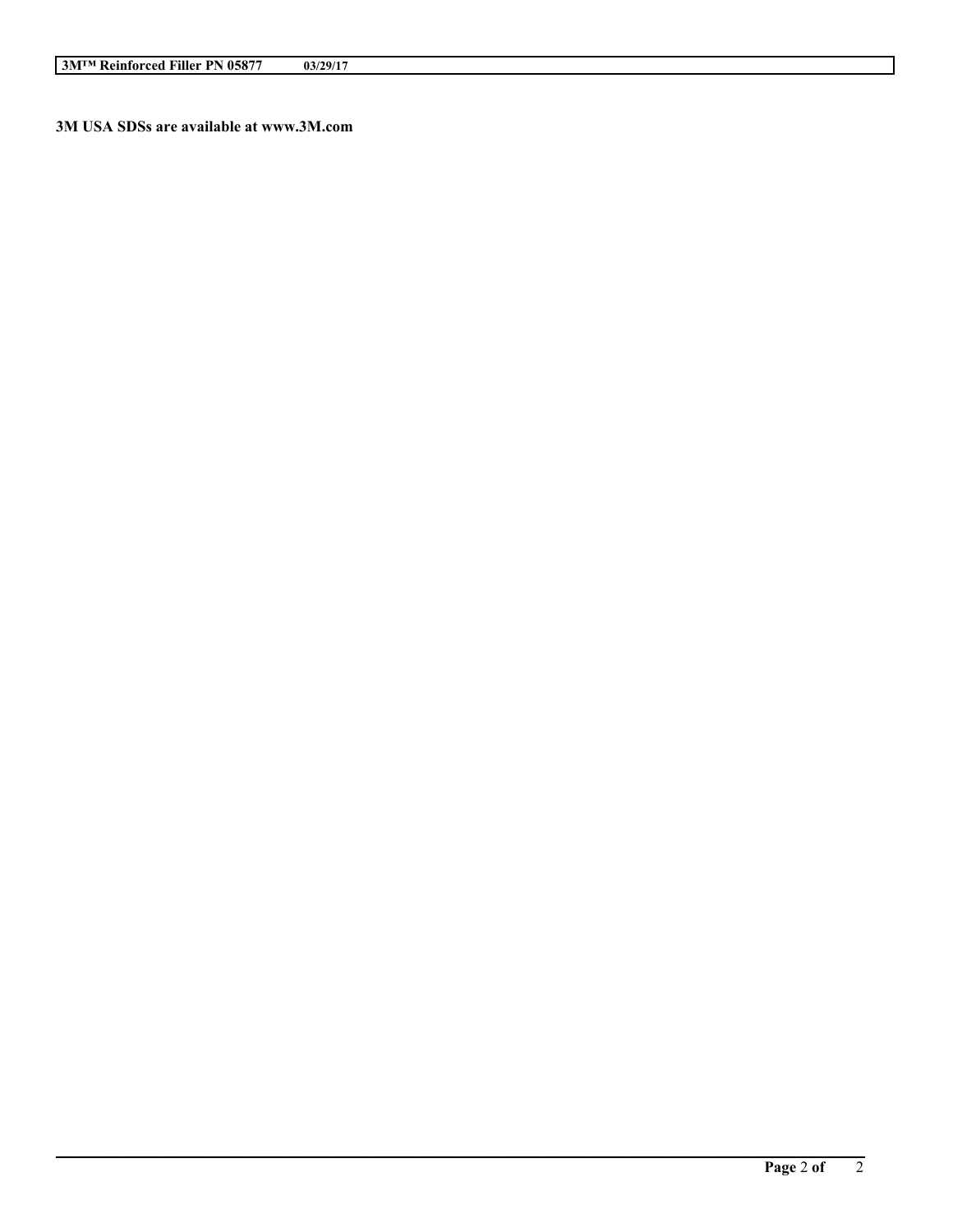

# **Safety Data Sheet**

#### Copyright,2019,3M Company.

All rights reserved. Copying and/or downloading of this information for the purpose of properly utilizing 3M products is allowed provided that: (1) the information is copied in full with no changes unless prior written agreement is obtained from 3M, and (2) neither the copy nor the original is resold or otherwise distributed with the intention of earning a profit thereon.

| <b>Document Group:</b> | 26-9610-2 | <b>Version Number:</b>  | 4.01     |
|------------------------|-----------|-------------------------|----------|
| <b>Issue Date:</b>     | 07/22/19  | <b>Supercedes Date:</b> | 12/29/17 |

# **SECTION 1: Identification**

# **1.1. Product identifier**

3M™ Reinforced Filler PN 05877

#### **Product Identification Numbers**

LB-K100-1073-0, LB-K100-0705-4, LB-K100-1245-9, 41-0003-7955-6, 41-0003-8094-3, 41-3701-1590-3, 60-4550-7032-0, 60-4550-8833-0 7100142903, 7000120154

#### **1.2. Recommended use and restrictions on use**

**Recommended use** Automotive, Body Filler packaged in cartridge for Dynamic Mixing System

| 1.3. Supplier's details |                                         |
|-------------------------|-----------------------------------------|
| <b>MANUFACTURER:</b>    | 3M                                      |
| DIVISION:               | Automotive Aftermarket                  |
| <b>ADDRESS:</b>         | 3M Center, St. Paul, MN 55144-1000, USA |
| Telephone:              | 1-888-3M HELPS (1-888-364-3577)         |

**1.4. Emergency telephone number**

# 1-800-364-3577 or (651) 737-6501 (24 hours)

# **SECTION 2: Hazard identification**

The label elements below were prepared in accordance with OSHA Hazard Communication Standard, 29 CFR 1910.1200. This information may be different from the actual product label information for labels regulated by other agencies.

 $\mathcal{L}_\mathcal{L} = \mathcal{L}_\mathcal{L} = \mathcal{L}_\mathcal{L} = \mathcal{L}_\mathcal{L} = \mathcal{L}_\mathcal{L} = \mathcal{L}_\mathcal{L} = \mathcal{L}_\mathcal{L} = \mathcal{L}_\mathcal{L} = \mathcal{L}_\mathcal{L} = \mathcal{L}_\mathcal{L} = \mathcal{L}_\mathcal{L} = \mathcal{L}_\mathcal{L} = \mathcal{L}_\mathcal{L} = \mathcal{L}_\mathcal{L} = \mathcal{L}_\mathcal{L} = \mathcal{L}_\mathcal{L} = \mathcal{L}_\mathcal{L}$ 

### **2.1. Hazard classification**

Flammable Liquid: Category 3. Serious Eye Damage/Irritation: Category 2B. Carcinogenicity: Category 2. Specific Target Organ Toxicity (single exposure): Category 1. Specific Target Organ Toxicity (repeated exposure): Category 1.

#### **2.2. Label elements Signal word**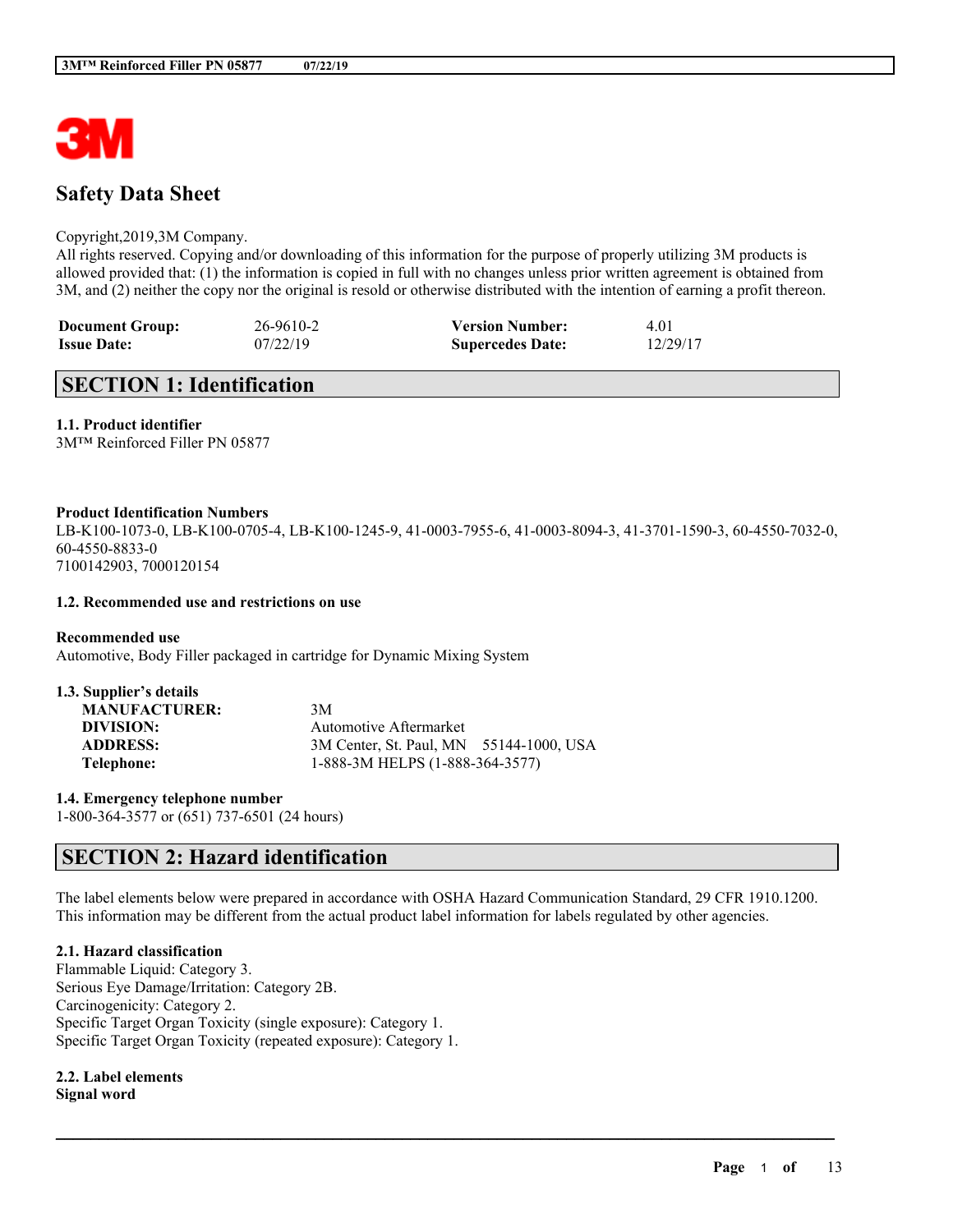Danger

**Symbols** Flame | Health Hazard |

#### **Pictograms**



**Hazard Statements** Flammable liquid and vapor.

Causes eye irritation. Suspected of causing cancer.

Causes damage to organs: liver | sensory organs |

Causes damage to organs through prolonged or repeated exposure: respiratory system | sensory organs |

May cause damage to organs through prolonged or repeated exposure: liver |

#### **Precautionary Statements General:**

Keep out of reach of children.

### **Prevention:**

Obtain special instructions before use. Do not handle until all safety precautions have been read and understood. Keep away from heat/sparks/open flames/hot surfaces. - No smoking. Ground/bond container and receiving equipment. Use only non-sparking tools. Take precautionary measures against static discharge. Keep container tightly closed. Use explosion-proof electrical/ventilating/lighting equipment. Do not breathe dust/fume/gas/mist/vapors/spray. Wear protective gloves and eye/face protection. Do not eat, drink or smoke when using this product. Wash thoroughly after handling.

#### **Response:**

IF ON SKIN (or hair): Take off immediately all contaminated clothing. Rinse skin with water/shower. IF IN EYES: Rinse cautiously with water for several minutes. Remove contact lenses, if present and easy to do. Continue rinsing. If eye irritation persists: Get medical advice/attention. IF exposed or concerned: Get medical advice/attention.

In case of fire: Use a fire fighting agent suitable for flammable liquids such as dry chemical or carbon dioxide to extinguish.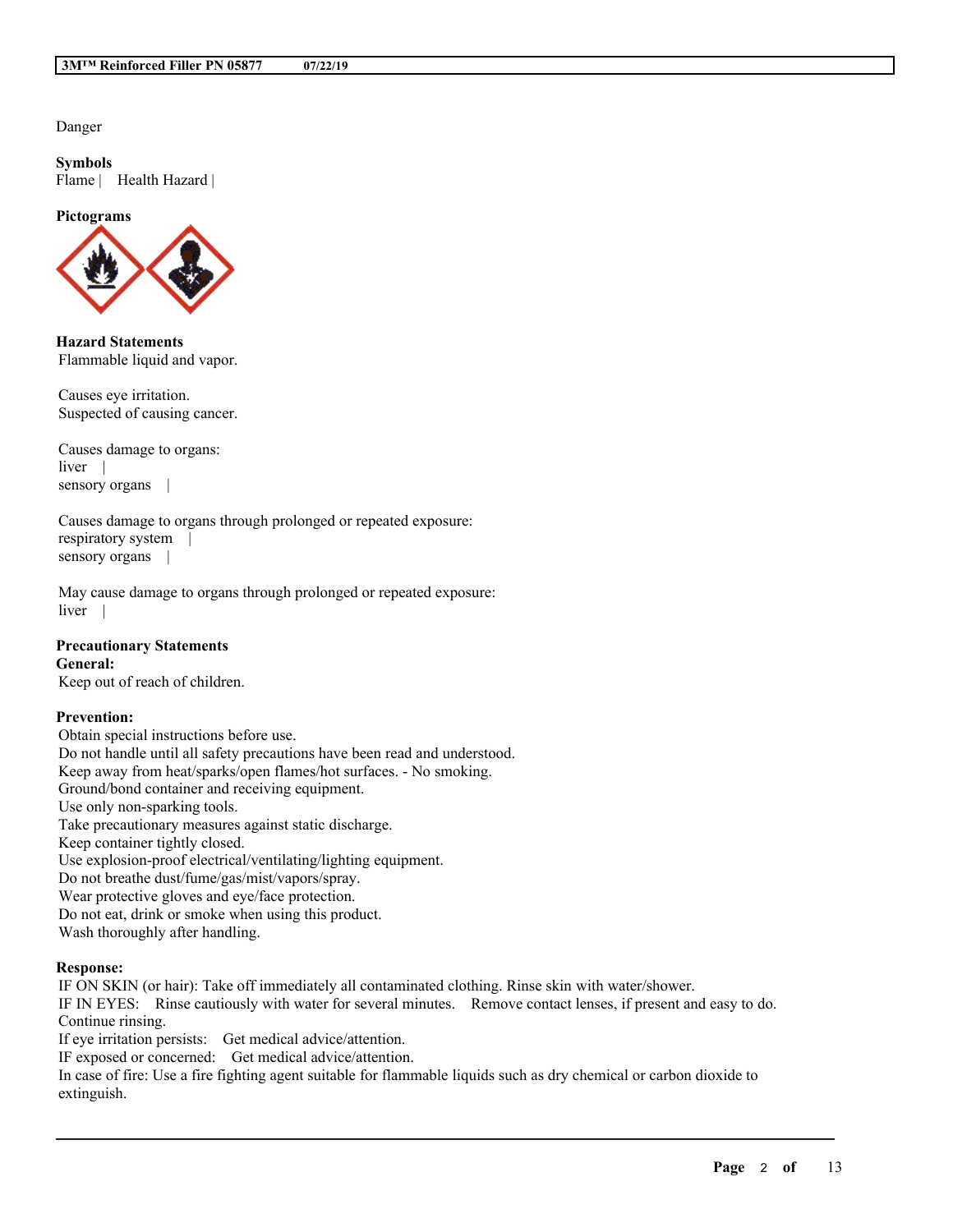#### **Storage:**

Store in a well-ventilated place. Keep cool. Store locked up.

#### **Disposal:**

Dispose of contents/container in accordance with applicable local/regional/national/international regulations.

# **SECTION 3: Composition/information on ingredients**

| Ingredient                            | <b>C.A.S. No.</b> | $\%$ by Wt                 |
|---------------------------------------|-------------------|----------------------------|
| Polyester Polymer                     | Trade Secret*     | 15 - 40 Trade Secret *     |
| Talc                                  | 14807-96-6        | 15 - 40 Trade Secret *     |
| Magnesium Carbonate                   | 546-93-0          | 10 - 30 Trade Secret *     |
| <b>Styrene Monomer</b>                | $100-42-5$        | $\leq$ 20 Trade Secret $*$ |
| Synthetic Crystalline-Free Silica Gel | 112926-00-8       | 1 - 5 Trade Secret *       |
| <b>Glass Filament</b>                 | 65997-17-3        | 3 - 7 Trade Secret *       |
| Chlorite (Mineral)                    | 1318-59-8         | $\leq$ 5 Trade Secret $*$  |

\*The specific chemical identity and/or exact percentage (concentration) of this composition has been withheld as a trade secret.

# **SECTION 4: First aid measures**

#### **4.1. Description of first aid measures**

#### **Inhalation:**

Remove person to fresh air. If you feel unwell, get medical attention.

#### **Skin Contact:**

Immediately wash with soap and water. Remove contaminated clothing and wash before reuse. If signs/symptoms develop, get medical attention.

#### **Eye Contact:**

Immediately flush with large amounts of water for at least 15 minutes. Remove contact lenses if easy to do. Continue rinsing. Immediately get medical attention.

#### **If Swallowed:**

Rinse mouth. If you feel unwell, get medical attention.

#### **4.2. Most important symptoms and effects, both acute and delayed**

See Section 11.1. Information on toxicological effects.

# **4.3. Indication of any immediate medical attention and special treatment required**

Not applicable

# **SECTION 5: Fire-fighting measures**

# **5.1. Suitable extinguishing media**

In case of fire: Use a fire fighting agent suitable for flammable liquids such as dry chemical or carbon dioxide to extinguish.

 $\mathcal{L}_\mathcal{L} = \mathcal{L}_\mathcal{L} = \mathcal{L}_\mathcal{L} = \mathcal{L}_\mathcal{L} = \mathcal{L}_\mathcal{L} = \mathcal{L}_\mathcal{L} = \mathcal{L}_\mathcal{L} = \mathcal{L}_\mathcal{L} = \mathcal{L}_\mathcal{L} = \mathcal{L}_\mathcal{L} = \mathcal{L}_\mathcal{L} = \mathcal{L}_\mathcal{L} = \mathcal{L}_\mathcal{L} = \mathcal{L}_\mathcal{L} = \mathcal{L}_\mathcal{L} = \mathcal{L}_\mathcal{L} = \mathcal{L}_\mathcal{L}$ 

# **5.2. Special hazards arising from the substance or mixture**

Closed containers exposed to heat from fire may build pressure and explode.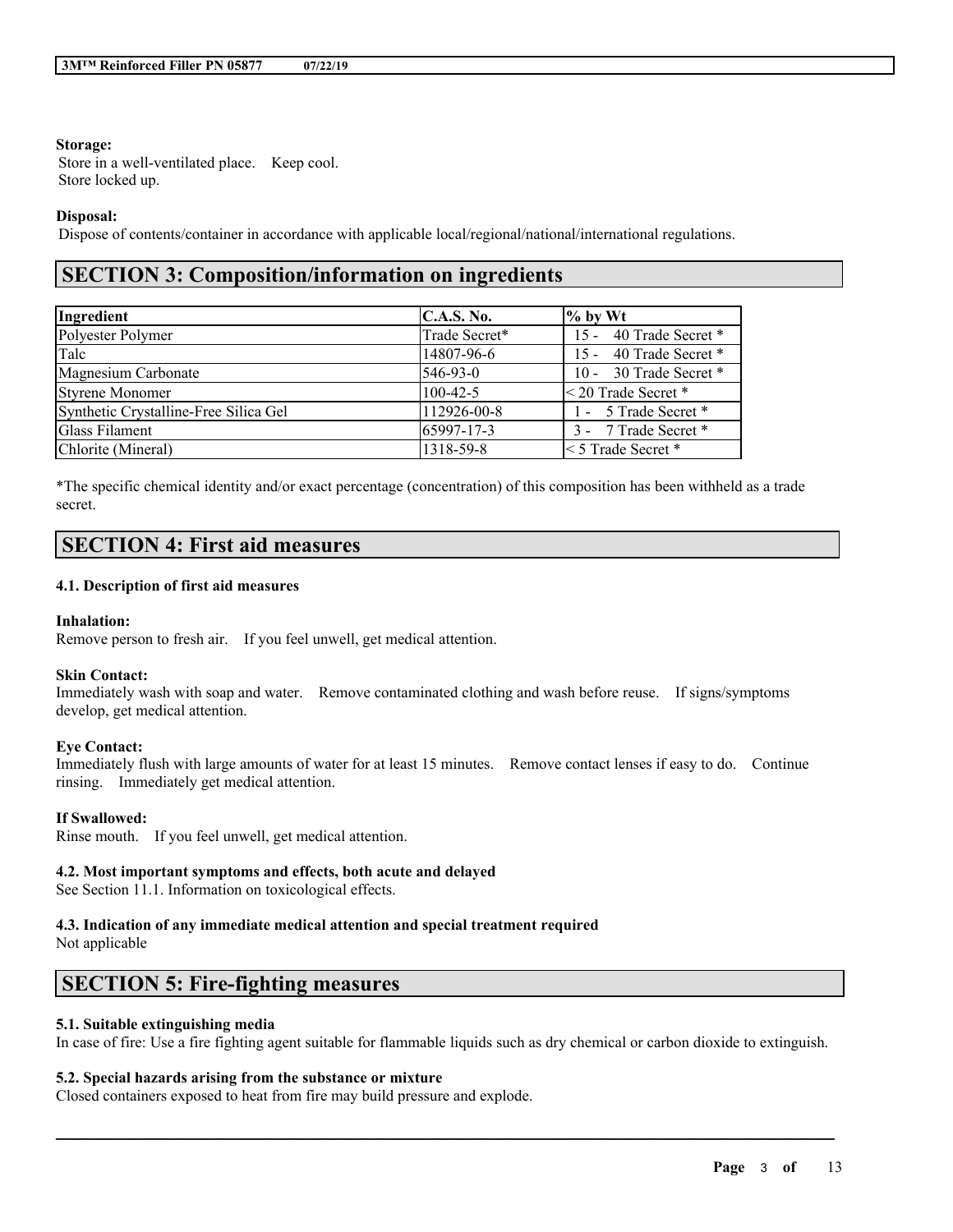#### **Hazardous Decomposition or By-Products**

| <b>Substance</b>              | Condition         |
|-------------------------------|-------------------|
| Hydrocarbons                  | During Combustion |
| Carbon monoxide               | During Combustion |
| Carbon dioxide                | During Combustion |
| Styrene Oxide                 | During Combustion |
| Toxic Vapor, Gas, Particulate | During Combustion |

#### **5.3. Special protective actions for fire-fighters**

Water may not effectively extinguish fire; however, it should be used to keep fire-exposed containers and surfaces cool and prevent explosive rupture. Wear full protective clothing, including helmet, self-contained, positive pressure or pressure demand breathing apparatus, bunker coat and pants, bands around arms, waist and legs, face mask, and protective covering for exposed areas of the head.

# **SECTION 6: Accidental release measures**

### **6.1. Personal precautions, protective equipment and emergency procedures**

Evacuate area. Keep away from heat/sparks/open flames/hot surfaces. - No smoking. Use only non-sparking tools. Ventilate the area with fresh air. For large spill, or spills in confined spaces, provide mechanical ventilation to disperse or exhaust vapors, in accordance with good industrial hygiene practice. Warning! A motor could be an ignition source and could cause flammable gases or vapors in the spill area to burn or explode. Refer to other sections of this SDS for information regarding physical and health hazards, respiratory protection, ventilation, and personal protective equipment.

#### **6.2. Environmental precautions**

Avoid release to the environment. For larger spills, cover drains and build dikes to prevent entry into sewer systems or bodies of water.

#### **6.3. Methods and material for containment and cleaning up**

Cover spill area with a fire-extinguishing foam. An appropriate aqueous film forming foam (AFFF) is recommended. Working from around the edges of the spill inward, cover with bentonite, vermiculite, or commercially available inorganic absorbent material. Mix in sufficient absorbent until it appears dry. Remember, adding an absorbent material does not remove a physical, health, or environmental hazard. Collect as much of the spilled material as possible using non-sparking tools. Place in a metal container approved for transportation by appropriate authorities. Clean up residue with an appropriate solvent selected by a qualified and authorized person. Ventilate the area with fresh air. Read and follow safety precautions on the solvent label and SDS. Seal the container. Dispose of collected material as soon as possible in accordance with applicable local/regional/national/international regulations.

# **SECTION 7: Handling and storage**

### **7.1. Precautions for safe handling**

Keep out of reach of children. Do not handle until all safety precautions have been read and understood. Keep away from heat/sparks/open flames/hot surfaces. - No smoking. Use only non-sparking tools. Take precautionary measures against static discharge. Do not breathe dust/fume/gas/mist/vapors/spray. Do not get in eyes, on skin, or on clothing. Do not eat, drink or smoke when using this product. Wash thoroughly after handling. Avoid release to the environment. Avoid contact with oxidizing agents (eg. chlorine, chromic acid etc.) Wear low static or properly grounded shoes. Use personal protective equipment (gloves, respirators, etc.) as required. To minimize the risk of ignition, determine applicable electrical classifications for the process using this product and select specific local exhaust ventilation equipment to avoid flammable vapor accumulation. Ground/bond container and receiving equipment if there is potential for static electricity accumulation during transfer.

#### **7.2. Conditions for safe storage including any incompatibilities**

Store in a well-ventilated place. Keep cool. Keep container tightly closed. Store away from acids. Store away from strong bases. Store away from oxidizing agents.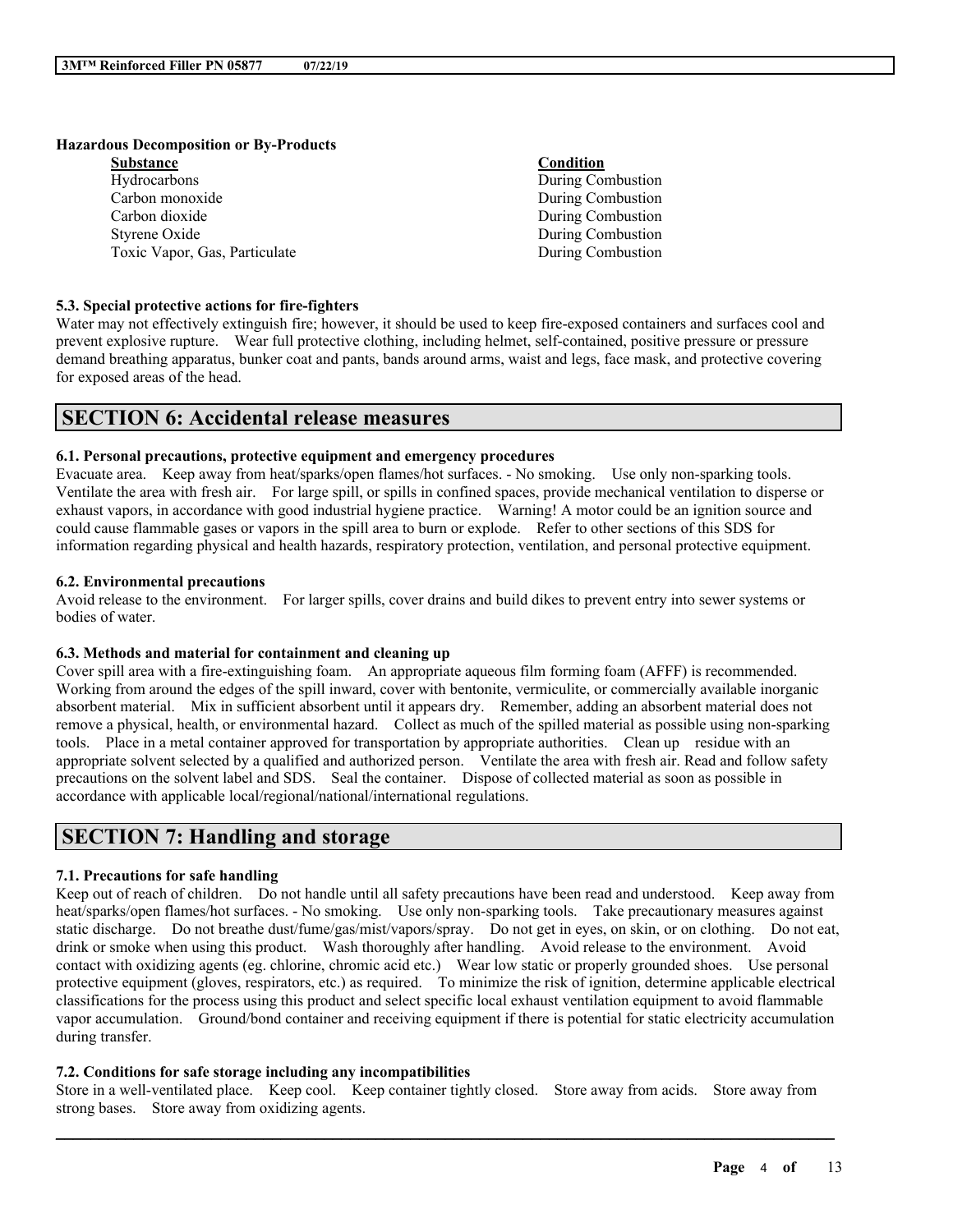# **SECTION 8: Exposure controls/personal protection**

### **8.1. Control parameters**

### **Occupational exposure limits**

If a component is disclosed in section 3 but does not appear in the table below, an occupational exposure limit is not available for the component.

| Ingredient              | <b>C.A.S. No.</b> | Agency       | Limit type                                | <b>Additional Comments</b> |
|-------------------------|-------------------|--------------|-------------------------------------------|----------------------------|
| <b>Styrene Monomer</b>  | $100 - 42 - 5$    | <b>ACGIH</b> | TWA:20 ppm;STEL:40 ppm                    | A4: Not class. as human    |
|                         |                   |              |                                           | carcin                     |
| <b>Styrene Monomer</b>  | $100 - 42 - 5$    | <b>OSHA</b>  | $TWA:100$ ppm; $CEIL:200$ ppm             |                            |
| SILICA, AMORPHOUS       | 112926-00-        | <b>OSHA</b>  | TWA concentration:0.8                     |                            |
|                         | 8                 |              | mg/m3;TWA:20 millions of                  |                            |
|                         |                   |              | particles/cu. ft.                         |                            |
| DUST, INERT OR NUISANCE | 14807-96-6        | <b>OSHA</b>  | TWA(as total dust):15                     |                            |
|                         |                   |              | mg/m3;TWA(as total dust):50               |                            |
|                         |                   |              | millions of particles/cu. ft.(15          |                            |
|                         |                   |              | mg/m3);TWA(respirable                     |                            |
|                         |                   |              | fraction):15 millions of                  |                            |
|                         |                   |              | particles/cu. ft.(5                       |                            |
|                         |                   |              | mg/m3);TWA(respirable                     |                            |
|                         |                   |              | fraction): $5 \text{ mg/m}$ 3             |                            |
| Talc                    | 14807-96-6        | <b>ACGIH</b> | TWA(respirable fraction):2                | A4: Not class. as human    |
|                         |                   |              | mg/m3                                     | carcin                     |
| Talc                    | 14807-96-6        | <b>OSHA</b>  | TWA:2 $mg/m3$                             |                            |
| Magnesium Carbonate     | 546-93-0          | <b>OSHA</b>  | TWA(as total dust): $15$                  |                            |
|                         |                   |              | mg/m3;TWA(respirable                      |                            |
|                         |                   |              | fraction):5 mg/m3                         |                            |
| <b>Glass Filament</b>   | 65997-17-3        | Manufacturer | TWA(as non-fibrous, inhalable             |                            |
|                         |                   | determined   | fraction)(8 hours):10                     |                            |
|                         |                   |              | mg/m3;TWA(as non-fibrous,                 |                            |
|                         |                   |              | respirable) $(8 \text{ hours})$ : 3 mg/m3 |                            |

ACGIH : American Conference of Governmental Industrial Hygienists

AIHA : American Industrial Hygiene Association

CMRG : Chemical Manufacturer's Recommended Guidelines

OSHA : United States Department of Labor - Occupational Safety and Health Administration

TWA: Time-Weighted-Average

STEL: Short Term Exposure Limit

CEIL: Ceiling

### **8.2. Exposure controls**

### **8.2.1. Engineering controls**

Use general dilution ventilation and/or local exhaust ventilation to control airborne exposures to below relevant Exposure Limits and/or control dust/fume/gas/mist/vapors/spray. If ventilation is not adequate, use respiratory protection equipment. Use explosion-proof ventilation equipment.

### **8.2.2. Personal protective equipment (PPE)**

### **Eye/face protection**

Select and use eye/face protection to prevent contact based on the results of an exposure assessment. The following eye/face protection(s) are recommended: Indirect Vented Goggles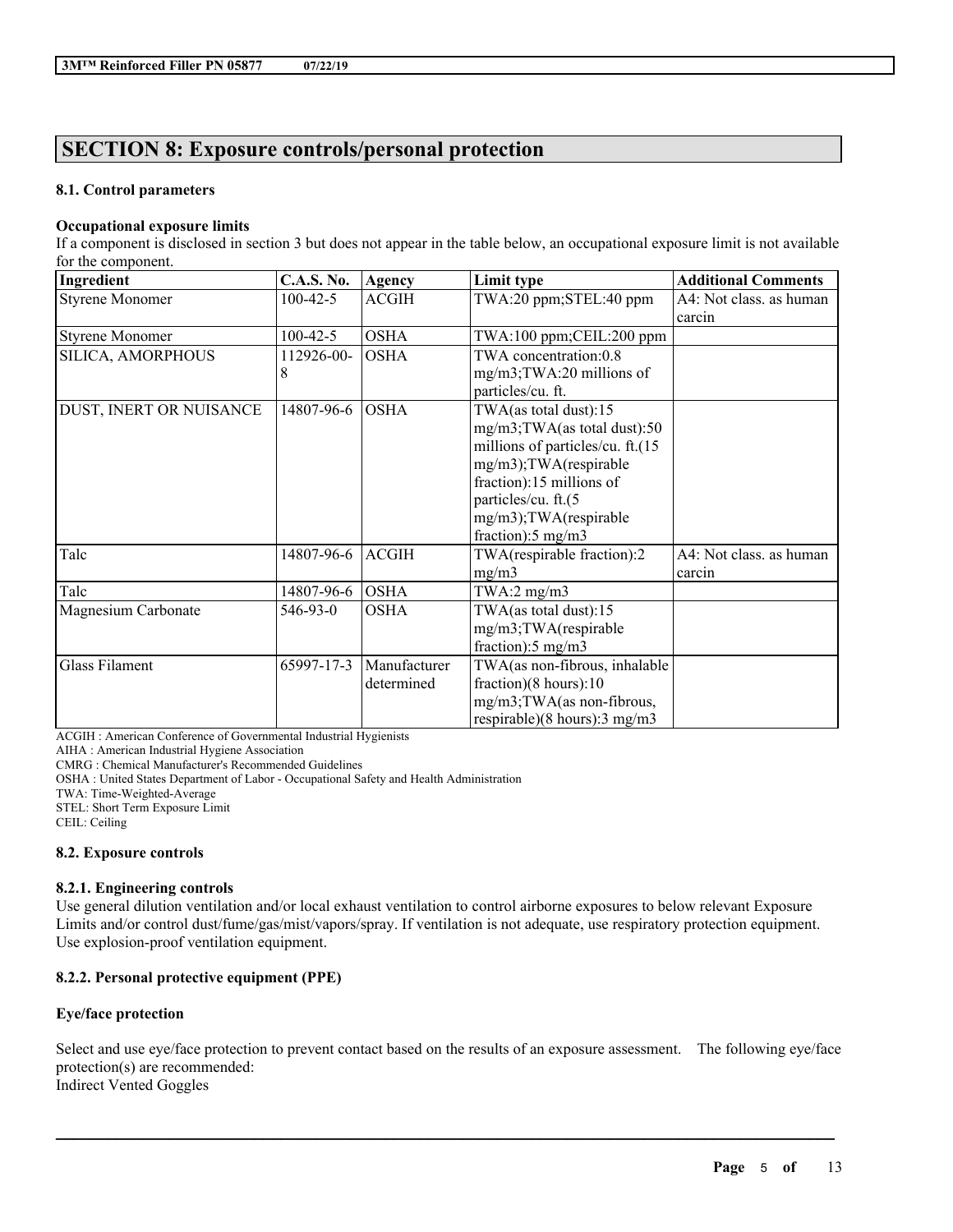#### **Skin/hand protection**

Select and use gloves and/or protective clothing approved to relevant local standards to prevent skin contact based on the results of an exposure assessment. Selection should be based on use factors such as exposure levels, concentration of the substance or mixture, frequency and duration, physical challenges such as temperature extremes, and other use conditions. Consult with your glove and/or protective clothing manufacturer for selection of appropriate compatible gloves/protective clothing. Note: Nitrile gloves may be worn over polymer laminate gloves to improve dexterity. Gloves made from the following material(s) are recommended: Fluoroelastomer

Polyvinyl Alcohol (PVA) Polymer laminate

#### **Respiratory protection**

An exposure assessment may be needed to decide if a respirator is required. If a respirator is needed, use respirators as part of a full respiratory protection program. Based on the results of the exposure assessment, select from the following respirator type(s) to reduce inhalation exposure:

Half facepiece or full facepiece air-purifying respirator suitable for organic vapors and particulates

For questions about suitability for a specific application, consult with your respirator manufacturer.

# **SECTION 9: Physical and chemical properties**

#### **9.1. Information on basic physical and chemical properties**

| <b>General Physical Form:</b>             | Liquid                                                      |
|-------------------------------------------|-------------------------------------------------------------|
| <b>Specific Physical Form:</b>            | Paste                                                       |
| Odor, Color, Grade:                       | Green paste, styrenic odor                                  |
| <b>Odor threshold</b>                     | No Data Available                                           |
| pН                                        | Not Applicable                                              |
| <b>Melting point</b>                      | Not Applicable                                              |
| <b>Boiling Point</b>                      | 293 °F [Details: CONDITIONS: (Styrene)]                     |
| <b>Flash Point</b>                        | 89 °F [Test Method: Closed Cup]                             |
| <b>Evaporation rate</b>                   | No Data Available                                           |
| <b>Flammability (solid, gas)</b>          | Not Applicable                                              |
| <b>Flammable Limits(LEL)</b>              | No Data Available                                           |
| <b>Flammable Limits(UEL)</b>              | No Data Available                                           |
| <b>Vapor Pressure</b>                     | 4.3 mmHg [ <i>Details:CONDITIONS: at 20 C (Styrene</i> )]   |
| <b>Vapor Density</b>                      | 3.6 [Ref Std: AIR=1] [Details: CONDITIONS: (Styrene)]       |
| <b>Density</b>                            | $1.63$ g/ml                                                 |
| <b>Specific Gravity</b>                   | 1.63<br>$[RefStd:WATER=1]$                                  |
| <b>Solubility in Water</b>                | Nil                                                         |
| Solubility-non-water                      | No Data Available                                           |
| Partition coefficient: n-octanol/water    | No Data Available                                           |
| <b>Autoignition temperature</b>           | No Data Available                                           |
| <b>Decomposition temperature</b>          | No Data Available                                           |
| <b>Viscosity</b>                          | No Data Available                                           |
| <b>Hazardous Air Pollutants</b>           | 0.29 lb HAPS/lb solids [Test Method:Calculated]             |
| <b>Volatile Organic Compounds</b>         | 257 g/l [Test Method: calculated SCAQMD rule 443.1]         |
| <b>Volatile Organic Compounds</b>         | 15.8 % weight [Test Method: calculated per CARB title 2]    |
| <b>Percent volatile</b>                   | 15.8 % weight [ <i>Details:excluding exempt compounds</i> ] |
| <b>VOC Less H2O &amp; Exempt Solvents</b> | 257 g/l [Test Method: calculated SCAQMD rule 443.1]         |
|                                           |                                                             |

# **SECTION 10: Stability and reactivity**

# **10.1. Reactivity**

This material may be reactive with certain agents under certain conditions - see the remaining headings in this section.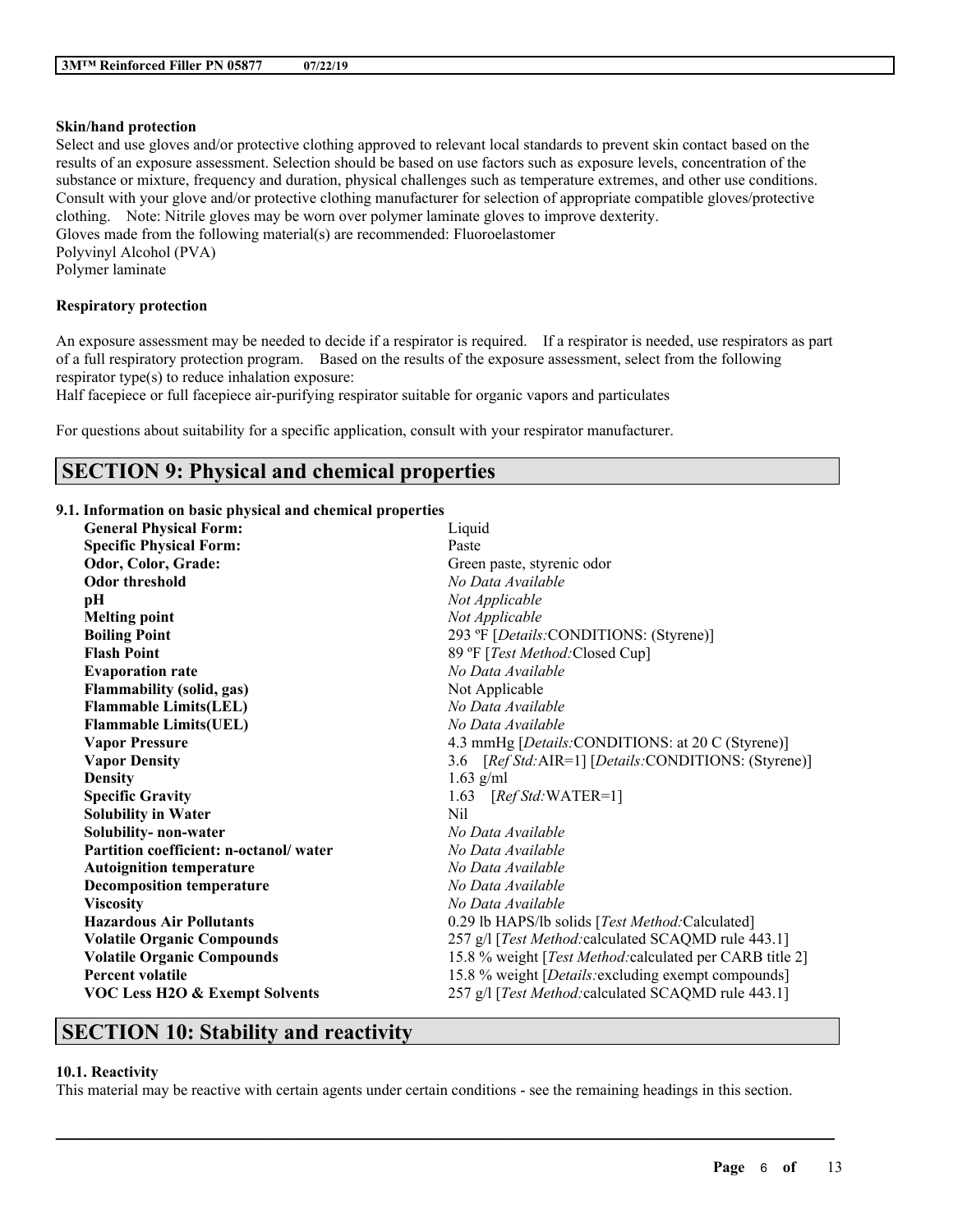# **10.2. Chemical stability**

Stable.

#### **10.3. Possibility of hazardous reactions**

Hazardous polymerization will not occur.

**10.4. Conditions to avoid** None known.

#### **10.5. Incompatible materials** Strong acids Strong bases Strong oxidizing agents

#### **10.6. Hazardous decomposition products**

**Substance Condition** None known.

Refer to section 5.2 for hazardous decomposition products during combustion.

# **SECTION 11: Toxicological information**

The information below may not be consistent with the material classification in Section 2 if specific ingredient **classifications are mandated by a competent authority. In addition, toxicological data on ingredients may not be** reflected in the material classification and/or the signs and symptoms of exposure, because an ingredient may be present below the threshold for labeling, an ingredient may not be available for exposure, or the data may not be **relevant to the material as a whole.**

**11.1. Information on Toxicological effects**

**Signs and Symptoms of Exposure**

#### Based on test data and/or information on the components, this material may produce the following health effects:

#### **Inhalation:**

Respiratory Tract Irritation: Signs/symptoms may include cough, sneezing, nasal discharge, headache, hoarseness, and nose and throat pain.

May cause additional health effects (see below).

#### **Skin Contact:**

Mild Skin Irritation: Signs/symptoms may include localized redness, swelling, itching, and dryness.

#### **Eye Contact:**

Moderate Eye Irritation: Signs/symptoms may include redness, swelling, pain, tearing, and blurred or hazy vision.

#### **Ingestion:**

May be harmful if swallowed.

Gastrointestinal Irritation: Signs/symptoms may include abdominal pain, stomach upset, nausea, vomiting and diarrhea.

 $\mathcal{L}_\mathcal{L} = \mathcal{L}_\mathcal{L} = \mathcal{L}_\mathcal{L} = \mathcal{L}_\mathcal{L} = \mathcal{L}_\mathcal{L} = \mathcal{L}_\mathcal{L} = \mathcal{L}_\mathcal{L} = \mathcal{L}_\mathcal{L} = \mathcal{L}_\mathcal{L} = \mathcal{L}_\mathcal{L} = \mathcal{L}_\mathcal{L} = \mathcal{L}_\mathcal{L} = \mathcal{L}_\mathcal{L} = \mathcal{L}_\mathcal{L} = \mathcal{L}_\mathcal{L} = \mathcal{L}_\mathcal{L} = \mathcal{L}_\mathcal{L}$ 

May cause additional health effects (see below).

#### **Additional Health Effects:**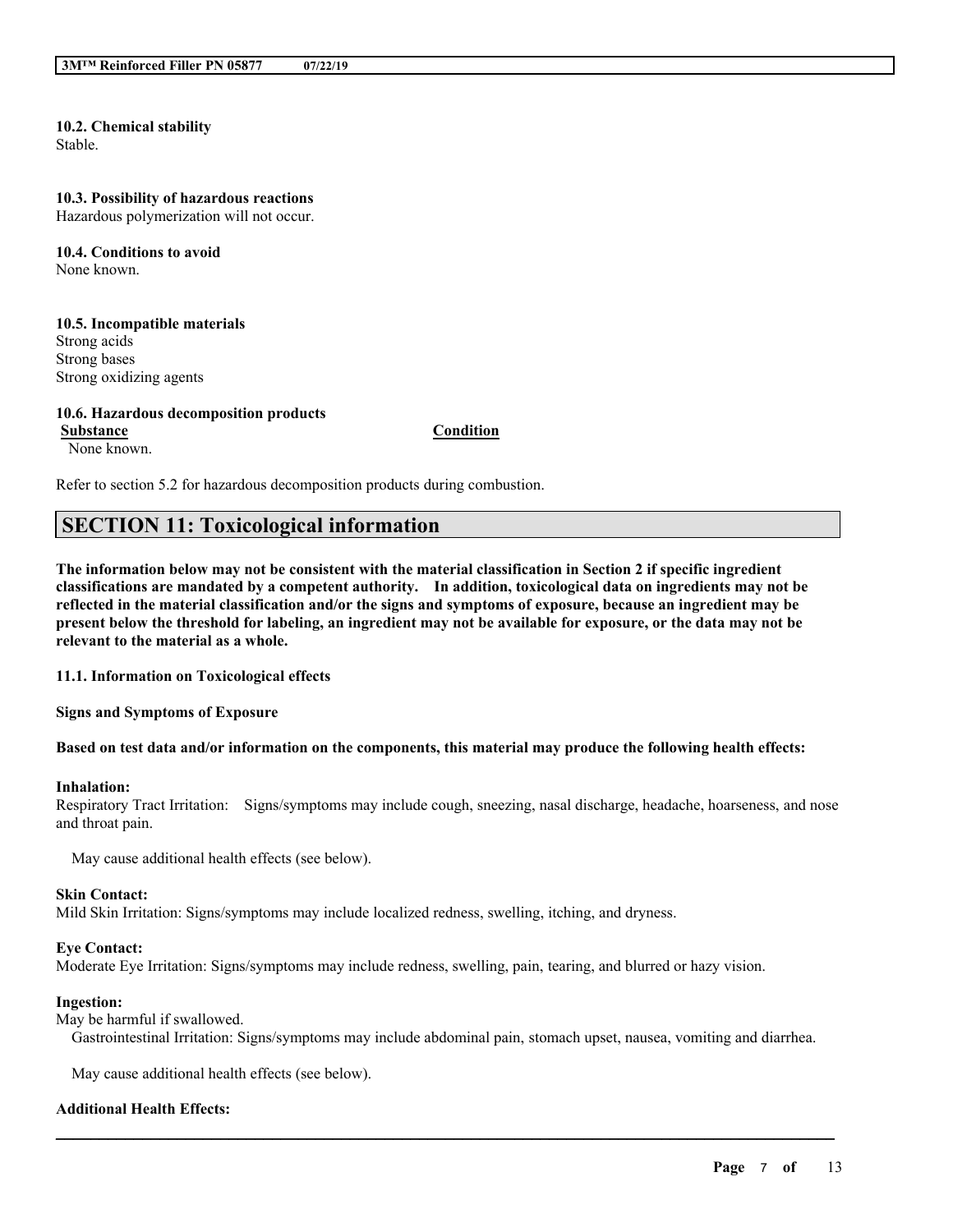#### **Single exposure may cause target organ effects:**

Auditory Effects: Signs/symptoms may include hearing impairment, balance dysfunction and ringing in the ears.

Liver Effects: Signs/symptoms may include loss of appetite, weight loss, fatigue, weakness, abdominal tenderness and jaundice.

#### **Prolonged or repeated exposure may cause target organ effects:**

Pneumoconiosis: Sign/symptoms may include persistent cough, breathlessness, chest pain, increased amounts of sputum, and changes in lung function tests.

Ocular Effects: Signs/symptoms may include blurred or significantly impaired vision.

Auditory Effects: Signs/symptoms may include hearing impairment, balance dysfunction and ringing in the ears.

Liver Effects: Signs/symptoms may include loss of appetite, weight loss, fatigue, weakness, abdominal tenderness and jaundice.

#### **Carcinogenicity:**

Contains a chemical or chemicals which can cause cancer.

| Ingredient         | $\triangle$ AS $\Gamma$<br>N0. | Class<br>Description                 | Regulation                                                     |
|--------------------|--------------------------------|--------------------------------------|----------------------------------------------------------------|
| Styrene<br>Monomer | $100-42-$                      | Grd<br>Probable<br>• human carc.     | International<br>Cancer<br>Research<br>tor<br>-on<br>Agency    |
| Styrene<br>Monomer | $100 - 42 - 5$                 | Anticipated<br>carcinogen<br>l human | <b>STATE</b><br>l oxicology<br>National<br>Program Carcinogens |

#### **Toxicological Data**

If a component is disclosed in section 3 but does not appear in a table below, either no data are available for that endpoint or the data are not sufficient for classification.

#### **Acute Toxicity**

| <b>Name</b>                           | Route                                 | <b>Species</b>                    | Value                                                        |
|---------------------------------------|---------------------------------------|-----------------------------------|--------------------------------------------------------------|
| Overall product                       | Dermal                                |                                   | No data available; calculated $ATE > 5,000$ mg/kg            |
| Overall product                       | Inhalation-<br>Vapor $(4 hr)$         |                                   | No data available; calculated ATE >50 mg/l                   |
| Overall product                       | Ingestion                             |                                   | No data available; calculated ATE2,000 - 5,000 mg/kg         |
| Talc                                  | Dermal                                |                                   | LD50 estimated to be $> 5,000$ mg/kg                         |
| Talc                                  | Ingestion                             |                                   | LD50 estimated to be $> 5,000$ mg/kg                         |
| Polyester Polymer                     | Dermal                                |                                   | $\overline{\text{LD50}}$ estimated to be > 5,000 mg/kg       |
| Polyester Polymer                     | Ingestion                             |                                   | $\overline{\text{LD50}}$ estimated to be 2,000 - 5,000 mg/kg |
| Magnesium Carbonate                   | Dermal                                | Professio<br>nal<br>judgeme<br>nt | LD50 estimated to be $2,000 - 5,000$ mg/kg                   |
| Magnesium Carbonate                   | Ingestion                             | Rat                               | $LD50 > 2,000$ mg/kg                                         |
| <b>Styrene Monomer</b>                | Dermal                                | Rat                               | $LD50 > 2,000$ mg/kg                                         |
| Styrene Monomer                       | Inhalation-<br>Vapor (4<br>hours)     | Rat                               | $LC50$ 8.3 mg/l                                              |
| <b>Styrene Monomer</b>                | Ingestion                             | Rat                               | $5,000$ mg/kg<br>LD50                                        |
| Synthetic Crystalline-Free Silica Gel | Dermal                                | Rabbit                            | $LD50 > 5,000$ mg/kg                                         |
| Synthetic Crystalline-Free Silica Gel | Inhalation-<br>Dust/Mist<br>(4 hours) | Rat                               | $LC50 > 0.691$ mg/l                                          |
| Synthetic Crystalline-Free Silica Gel | Ingestion                             | Rat                               | $LD50 > 5,110$ mg/kg                                         |
| Glass Filament                        | Dermal                                |                                   | LD50 estimated to be $> 5,000$ mg/kg                         |
| <b>Glass Filament</b>                 | Ingestion                             |                                   | LD50 estimated to be $2,000 - 5,000$ mg/kg                   |
| Chlorite (Mineral)                    | Dermal                                |                                   | $\overline{\text{LD50}}$ estimated to be > 5,000 mg/kg       |
| Chlorite (Mineral)                    | Ingestion                             |                                   | LD50 estimated to be $>$ 5,000 mg/kg                         |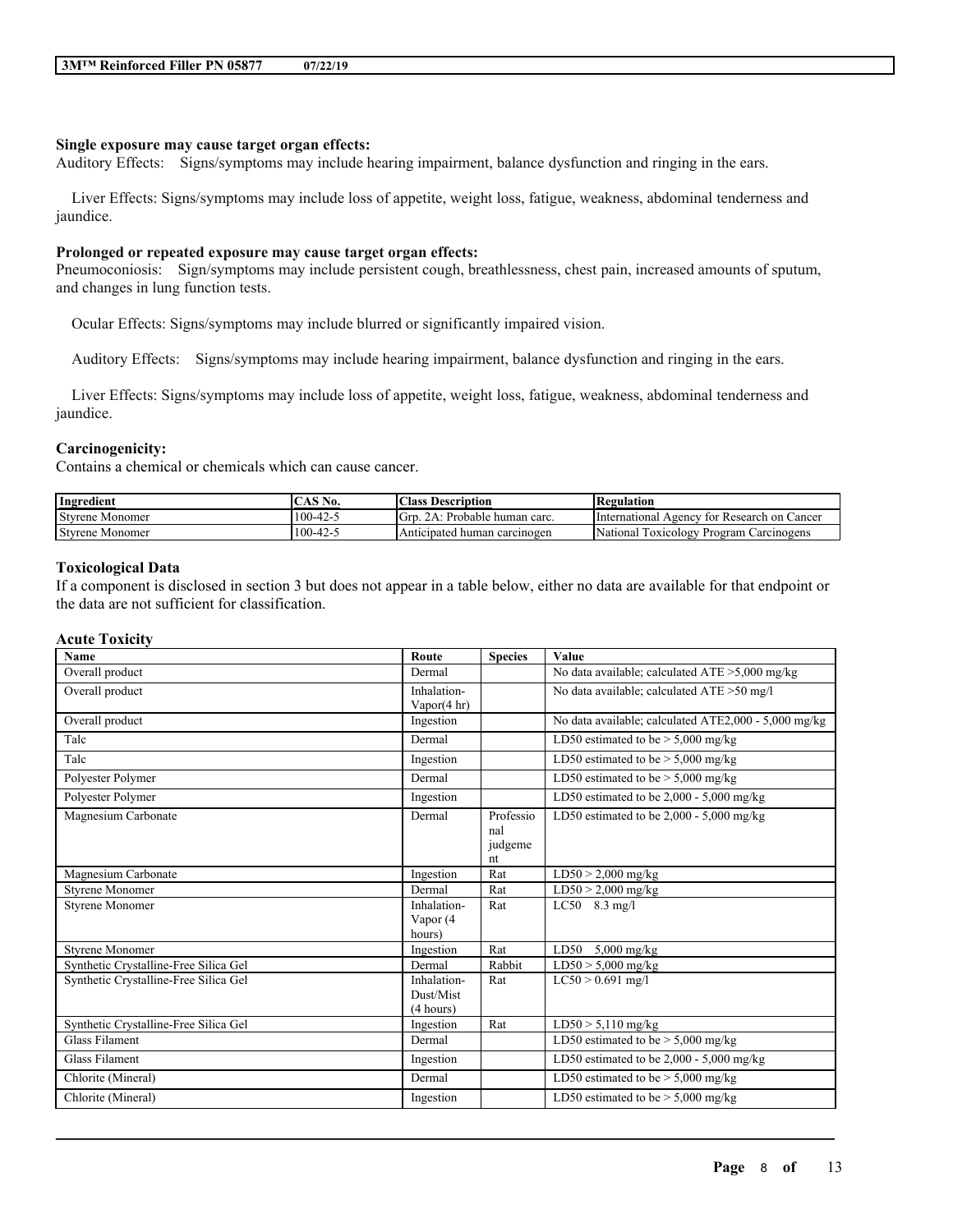# ATE = acute toxicity estimate

# **Skin Corrosion/Irritation**

| Name                                  | <b>Species</b> | Value                     |
|---------------------------------------|----------------|---------------------------|
|                                       |                |                           |
| Talc                                  | Rabbit         | No significant irritation |
| Magnesium Carbonate                   | In vitro       | No significant irritation |
|                                       | data           |                           |
| <b>Styrene Monomer</b>                | official       | Mild irritant             |
|                                       | classifica     |                           |
|                                       | tion           |                           |
| Synthetic Crystalline-Free Silica Gel | Rabbit         | No significant irritation |
| Glass Filament                        | Professio      | No significant irritation |
|                                       | nal            |                           |
|                                       | judgeme        |                           |
|                                       | nt             |                           |
| Chlorite (Mineral)                    | Professio      | No significant irritation |
|                                       | nal            |                           |
|                                       | judgeme        |                           |
|                                       | nt             |                           |

# **Serious Eye Damage/Irritation**

| Name                                  | <b>Species</b> | Value                     |
|---------------------------------------|----------------|---------------------------|
|                                       |                |                           |
| Talc                                  | Rabbit         | No significant irritation |
| Magnesium Carbonate                   | Rabbit         | Mild irritant             |
| <b>Styrene Monomer</b>                | official       | Moderate irritant         |
|                                       | classifica     |                           |
|                                       | tion           |                           |
| Synthetic Crystalline-Free Silica Gel | Rabbit         | No significant irritation |
| Glass Filament                        | Professio      | No significant irritation |
|                                       | nal            |                           |
|                                       | judgeme        |                           |
|                                       | nt             |                           |
| Chlorite (Mineral)                    | Professio      | No significant irritation |
|                                       | nal            |                           |
|                                       | judgeme        |                           |
|                                       | nt             |                           |

### **Skin Sensitization**

| Name                                  | <b>Species</b> | Value          |
|---------------------------------------|----------------|----------------|
| <b>Styrene Monomer</b>                | Guinea         | Not classified |
|                                       | pig            |                |
| Synthetic Crystalline-Free Silica Gel | Human          | Not classified |
|                                       | and            |                |
|                                       | anımal         |                |

# **Respiratory Sensitization**

|      | Name | <b>Species</b> | Value                                            |
|------|------|----------------|--------------------------------------------------|
| Talc |      | Human          | $\cdot$ $\sim$<br>$\mathbf{v}$<br>Not classified |

# **Germ Cell Mutagenicity**

| Name                                  | Route    | Value                                          |
|---------------------------------------|----------|------------------------------------------------|
|                                       |          |                                                |
| Talc                                  | In Vitro | Not mutagenic                                  |
| Talc                                  | In vivo  | Not mutagenic                                  |
| <b>Styrene Monomer</b>                | In Vitro | Some positive data exist, but the data are not |
|                                       |          | sufficient for classification                  |
| <b>Styrene Monomer</b>                | In vivo  | Some positive data exist, but the data are not |
|                                       |          | sufficient for classification                  |
| Synthetic Crystalline-Free Silica Gel | In Vitro | Not mutagenic                                  |
| Glass Filament                        | In Vitro | Some positive data exist, but the data are not |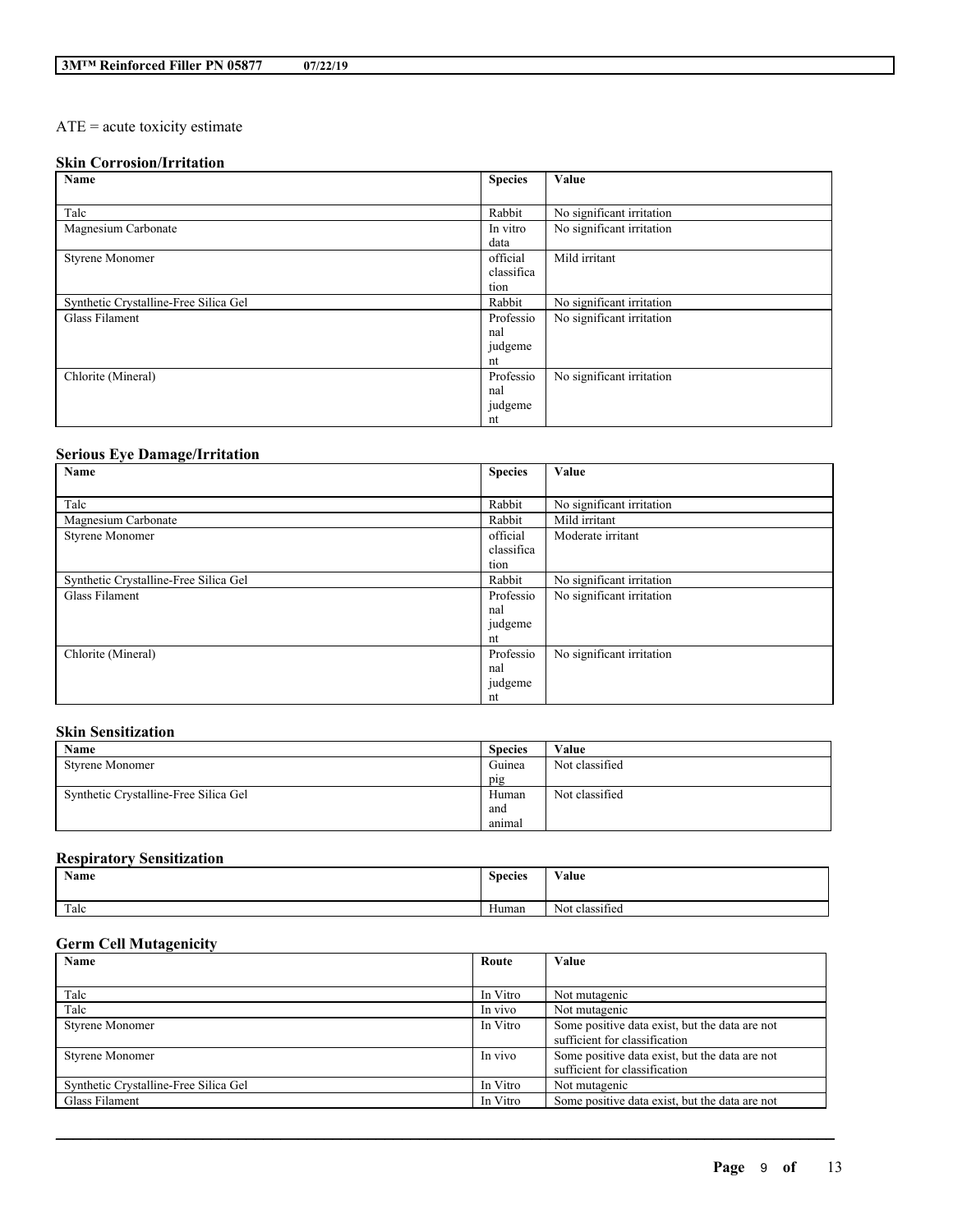| 07/22/19 |
|----------|
|----------|

sufficient for classification

### **Carcinogenicity**

| Name                                  | Route      | <b>Species</b> | Value                                          |
|---------------------------------------|------------|----------------|------------------------------------------------|
| Talc                                  | Inhalation | Rat            | Some positive data exist, but the data are not |
|                                       |            |                | sufficient for classification                  |
| <b>Styrene Monomer</b>                | Ingestion  | Mouse          | Carcinogenic                                   |
| <b>Styrene Monomer</b>                | Inhalation | Human          | Carcinogenic                                   |
|                                       |            | and            |                                                |
|                                       |            | animal         |                                                |
| Synthetic Crystalline-Free Silica Gel | Not        | Mouse          | Some positive data exist, but the data are not |
|                                       | Specified  |                | sufficient for classification                  |
| Glass Filament                        | Inhalation | Multiple       | Some positive data exist, but the data are not |
|                                       |            | animal         | sufficient for classification                  |
|                                       |            | species        |                                                |

# **Reproductive Toxicity**

# **Reproductive and/or Developmental Effects**

| Name                                  | Route      | Value                                  | <b>Species</b>                | <b>Test Result</b>               | <b>Exposure</b><br><b>Duration</b> |
|---------------------------------------|------------|----------------------------------------|-------------------------------|----------------------------------|------------------------------------|
| Talc                                  | Ingestion  | Not classified for development         | Rat                           | <b>NOAEL 1,600</b><br>mg/kg      | during<br>organogenesi<br>s        |
| <b>Styrene Monomer</b>                | Ingestion  | Not classified for female reproduction | Rat                           | NOAEL <sub>21</sub><br>mg/kg/day | 3 generation                       |
| <b>Styrene Monomer</b>                | Inhalation | Not classified for female reproduction | Rat                           | <b>NOAEL 2.1</b><br>mg/l         | 2 generation                       |
| <b>Styrene Monomer</b>                | Inhalation | Not classified for male reproduction   | Rat                           | NOAEL 2.1<br>mg/l                | 2 generation                       |
| Styrene Monomer                       | Ingestion  | Not classified for male reproduction   | Rat                           | <b>NOAEL 400</b><br>mg/kg/day    | 60 days                            |
| <b>Styrene Monomer</b>                | Ingestion  | Not classified for development         | Rat                           | <b>NOAEL 400</b><br>mg/kg/day    | during<br>gestation                |
| <b>Styrene Monomer</b>                | Inhalation | Not classified for development         | Multiple<br>animal<br>species | <b>NOAEL 2.1</b><br>mg/l         | during<br>gestation                |
| Synthetic Crystalline-Free Silica Gel | Ingestion  | Not classified for female reproduction | Rat                           | <b>NOAEL 509</b><br>mg/kg/day    | 1 generation                       |
| Synthetic Crystalline-Free Silica Gel | Ingestion  | Not classified for male reproduction   | Rat                           | <b>NOAEL 497</b><br>mg/kg/day    | 1 generation                       |
| Synthetic Crystalline-Free Silica Gel | Ingestion  | Not classified for development         | Rat                           | <b>NOAEL 1.350</b><br>mg/kg/day  | during<br>organogenesi<br>S        |

# **Target Organ(s)**

# **Specific Target Organ Toxicity - single exposure**

| Name                   | Route      | <b>Target Organ(s)</b>               | Value                                                                              | <b>Species</b>                | <b>Test Result</b>            | <b>Exposure</b><br><b>Duration</b> |
|------------------------|------------|--------------------------------------|------------------------------------------------------------------------------------|-------------------------------|-------------------------------|------------------------------------|
| <b>Styrene Monomer</b> | Inhalation | auditory system                      | Causes damage to organs                                                            | Multiple<br>animal<br>species | LOAEL 4.3<br>mg/l             | not available                      |
| <b>Styrene Monomer</b> | Inhalation | liver                                | Causes damage to organs                                                            | Mouse                         | LOAEL2.1<br>mg/l              | not available                      |
| <b>Styrene Monomer</b> | Inhalation | central nervous<br>system depression | May cause drowsiness or<br>dizziness                                               | Human                         | <b>NOAEL Not</b><br>available | occupational<br>exposure           |
| <b>Styrene Monomer</b> | Inhalation | respiratory irritation               | Some positive data exist, but the<br>data are not sufficient for<br>classification | Human<br>and<br>animal        | <b>NOAEL Not</b><br>available |                                    |
| <b>Styrene Monomer</b> | Inhalation | endocrine system                     | Not classified                                                                     | Rat                           | <b>NOAEL Not</b><br>available | not available                      |
| <b>Styrene Monomer</b> | Inhalation | kidney and/or<br>bladder             | Not classified                                                                     | Multiple<br>animal<br>species | NOAEL 2.1<br>mg/l             | not available                      |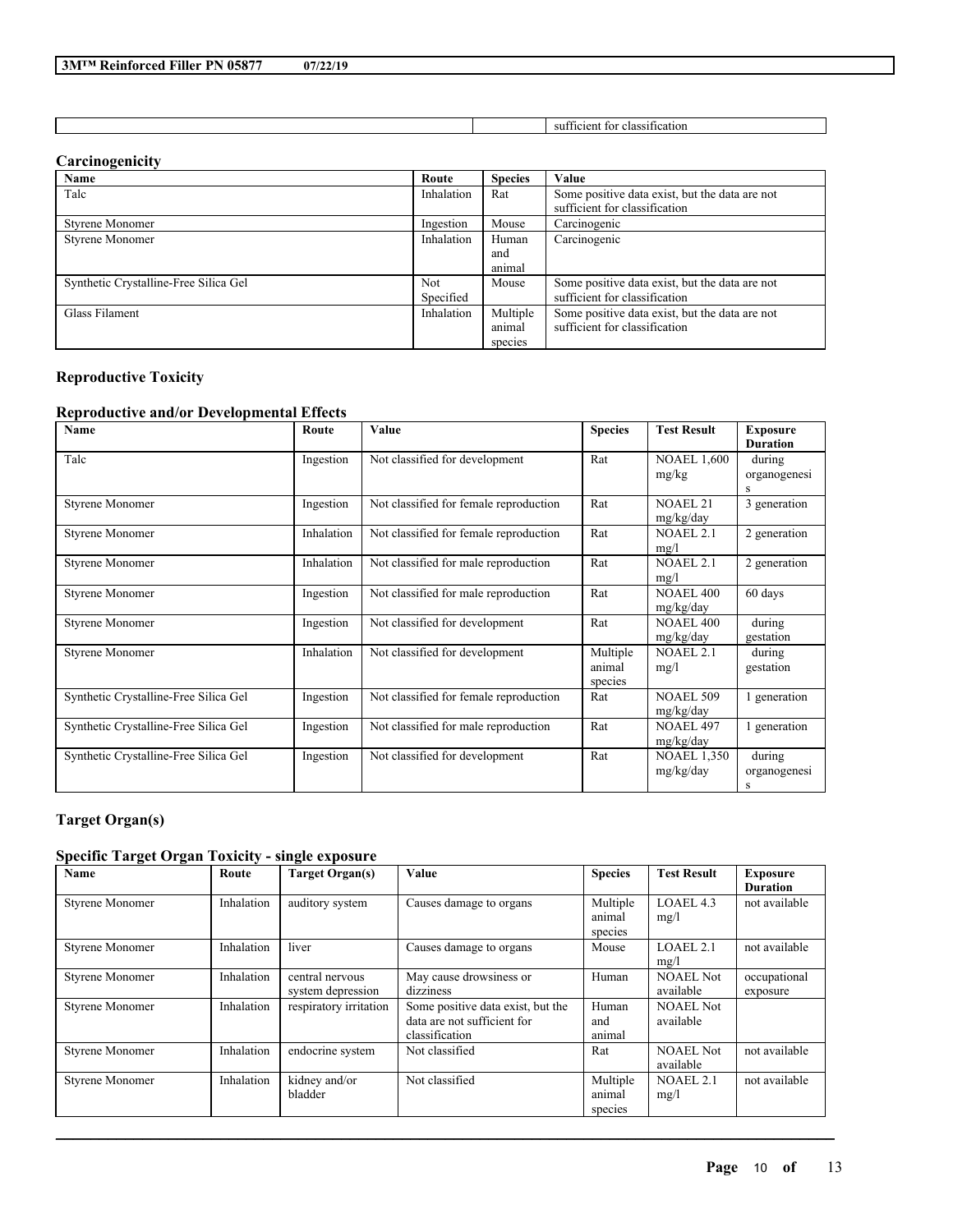| $\frac{1}{2}$<br>Name                    | Route      | penten exposure<br><b>Target Organ(s)</b>                                                                       | Value                                                                              | <b>Species</b>                | <b>Test Result</b>            | <b>Exposure</b>          |
|------------------------------------------|------------|-----------------------------------------------------------------------------------------------------------------|------------------------------------------------------------------------------------|-------------------------------|-------------------------------|--------------------------|
|                                          |            |                                                                                                                 |                                                                                    |                               |                               | <b>Duration</b>          |
| Talc                                     | Inhalation | pneumoconiosis                                                                                                  | Causes damage to organs through<br>prolonged or repeated exposure                  | Human                         | <b>NOAEL Not</b><br>available | occupational<br>exposure |
| Talc                                     | Inhalation | pulmonary fibrosis<br>respiratory system                                                                        | Not classified                                                                     | Rat                           | <b>NOAEL 18</b><br>mg/m3      | 113 weeks                |
| Styrene Monomer                          | Inhalation | eyes                                                                                                            | Causes damage to organs through<br>prolonged or repeated exposure                  | Human                         | <b>NOAEL Not</b><br>available | occupational<br>exposure |
| <b>Styrene Monomer</b>                   | Inhalation | auditory system                                                                                                 | May cause damage to organs<br>though prolonged or repeated<br>exposure             | Multiple<br>animal<br>species | NOAEL 1.3<br>mg/l             | not available            |
| Styrene Monomer                          | Inhalation | liver                                                                                                           | May cause damage to organs<br>though prolonged or repeated<br>exposure             | Mouse                         | LOAEL 0.85<br>mg/l            | 13 weeks                 |
| <b>Styrene Monomer</b>                   | Inhalation | nervous system                                                                                                  | Some positive data exist, but the<br>data are not sufficient for<br>classification | Multiple<br>animal<br>species | LOAEL 1.1<br>mg/l             | not available            |
| <b>Styrene Monomer</b>                   | Inhalation | hematopoietic<br>system                                                                                         | Not classified                                                                     | Rat                           | <b>NOAEL 0.85</b><br>mg/l     | $7$ days                 |
| <b>Styrene Monomer</b>                   | Inhalation | endocrine system                                                                                                | Not classified                                                                     | Rat                           | NOAEL <sub>0.6</sub><br>mg/l  | 10 days                  |
| <b>Styrene Monomer</b>                   | Inhalation | respiratory system                                                                                              | Not classified                                                                     | Multiple<br>animal<br>species | LOAEL $0.09$<br>mg/l          | not available            |
| <b>Styrene Monomer</b>                   | Inhalation | heart  <br>gastrointestinal tract<br>bone, teeth, nails,<br>and/or hair  <br>muscles   kidney<br>and/or bladder | Not classified                                                                     | Multiple<br>animal<br>species | NOAEL 4.3<br>mg/l             | 2 years                  |
| <b>Styrene Monomer</b>                   | Ingestion  | nervous system                                                                                                  | Some positive data exist, but the<br>data are not sufficient for<br>classification | Rat                           | <b>LOAEL 500</b><br>mg/kg/day | 8 weeks                  |
| <b>Styrene Monomer</b>                   | Ingestion  | immune system                                                                                                   | Some positive data exist, but the<br>data are not sufficient for<br>classification | Multiple<br>animal<br>species | <b>NOAEL Not</b><br>available | not available            |
| <b>Styrene Monomer</b>                   | Ingestion  | liver   kidney and/or<br>bladder                                                                                | Not classified                                                                     | Rat                           | NOAEL 677<br>mg/kg/day        | 6 months                 |
| <b>Styrene Monomer</b>                   | Ingestion  | hematopoietic<br>system                                                                                         | Not classified                                                                     | Dog                           | <b>NOAEL 600</b><br>mg/kg/day | 470 days                 |
| <b>Styrene Monomer</b>                   | Ingestion  | heart   respiratory<br>system                                                                                   | Not classified                                                                     | Rat                           | <b>NOAEL 35</b><br>mg/kg/day  | 105 weeks                |
| Synthetic Crystalline-Free<br>Silica Gel | Inhalation | respiratory system  <br>silicosis                                                                               | Not classified                                                                     | Human                         | <b>NOAEL Not</b><br>available | occupational<br>exposure |
| Glass Filament                           | Inhalation | respiratory system                                                                                              | Not classified                                                                     | Human                         | NOAEL not<br>available        | occupational<br>exposure |

#### **Specific Target Organ Toxicity - repeated exposure**

#### **Aspiration Hazard**

For the component/components, either no data are currently available or the data are not sufficient for classification.

# Please contact the address or phone number listed on the first page of the SDS for additional toxicological information **on this material and/or its components.**

# **SECTION 12: Ecological information**

### **Ecotoxicological information**

Please contact the address or phone number listed on the first page of the SDS for additional ecotoxicological information on this material and/or its components.

 $\mathcal{L}_\mathcal{L} = \mathcal{L}_\mathcal{L} = \mathcal{L}_\mathcal{L} = \mathcal{L}_\mathcal{L} = \mathcal{L}_\mathcal{L} = \mathcal{L}_\mathcal{L} = \mathcal{L}_\mathcal{L} = \mathcal{L}_\mathcal{L} = \mathcal{L}_\mathcal{L} = \mathcal{L}_\mathcal{L} = \mathcal{L}_\mathcal{L} = \mathcal{L}_\mathcal{L} = \mathcal{L}_\mathcal{L} = \mathcal{L}_\mathcal{L} = \mathcal{L}_\mathcal{L} = \mathcal{L}_\mathcal{L} = \mathcal{L}_\mathcal{L}$ 

#### **Chemical fate information**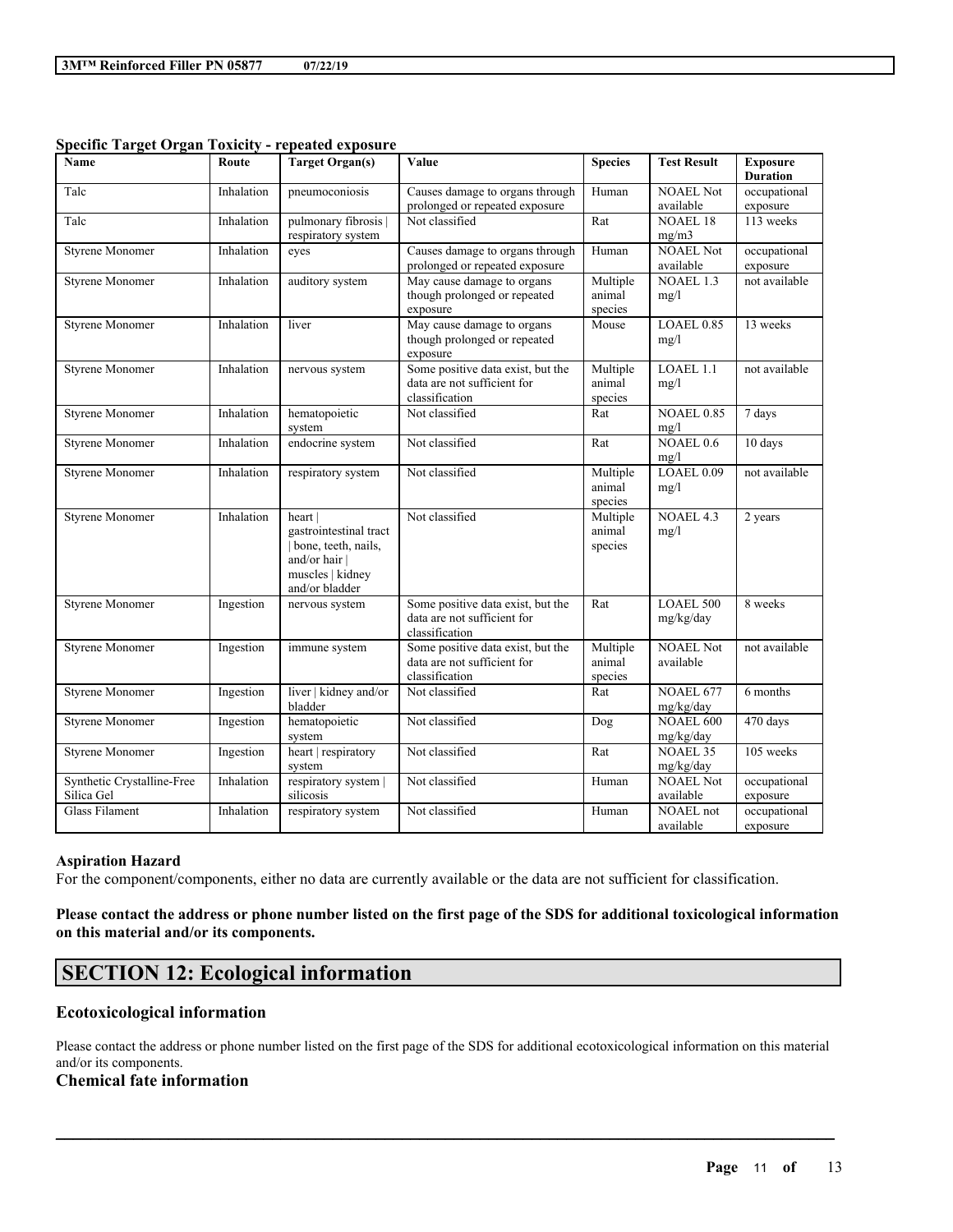Please contact the address or phone number listed on the first page of the SDS for additional chemical fate information on this material and/or its components.

# **SECTION 13: Disposal considerations**

#### **13.1. Disposal methods**

Dispose of contents/ container in accordance with the local/regional/national/international regulations.

Incinerate in a permitted waste incineration facility. As a disposal alternative, utilize an acceptable permitted waste disposal facility. Empty drums/barrels/containers used for transporting and handling hazardous chemicals (chemical substances/mixtures/preparations classified as Hazardous as per applicable regulations) shall be considered, stored, treated & disposed of as hazardous wastes unless otherwise defined by applicable waste regulations. Consult with the respective regulating authorities to determine the available treatment and disposal facilities.

# **SECTION 14: Transport Information**

For Transport Information, please visit http://3M.com/Transportinfo or call 1-800-364-3577 or 651-737-6501.

# **SECTION 15: Regulatory information**

### **15.1. US Federal Regulations**

Contact 3M for more information.

### **EPCRA 311/312 Hazard Classifications:**

#### **Physical Hazards**

#### Flammable (gases, aerosols, liquids, or solids)

| <b>Health Hazards</b>                                        |  |
|--------------------------------------------------------------|--|
| Carcinogenicity                                              |  |
| Serious eye damage or eye irritation                         |  |
| Specific target organ toxicity (single or repeated exposure) |  |

#### Section 313 Toxic Chemicals subject to the reporting requirements of that section and 40 CFR part 372 (EPCRA):

| <b>Ingredient</b>      | C.A.S. No      | $%$ by Wt           |
|------------------------|----------------|---------------------|
| <b>Styrene Monomer</b> | $100 - 42 - 5$ | Trade Secret $<$ 20 |

### **15.2. State Regulations**

Contact 3M for more information.

#### **California Proposition 65**

| Ingredient     | <b>C.A.S. No.</b> | Listing    |
|----------------|-------------------|------------|
| <b>STYRENE</b> | 100-42-5          | Carcinogen |

### **15.3. Chemical Inventories**

The components of this product are in compliance with the chemical notification requirements of TSCA. All required components of this product are listed on the active portion of the TSCA Inventory.

 $\mathcal{L}_\mathcal{L} = \mathcal{L}_\mathcal{L} = \mathcal{L}_\mathcal{L} = \mathcal{L}_\mathcal{L} = \mathcal{L}_\mathcal{L} = \mathcal{L}_\mathcal{L} = \mathcal{L}_\mathcal{L} = \mathcal{L}_\mathcal{L} = \mathcal{L}_\mathcal{L} = \mathcal{L}_\mathcal{L} = \mathcal{L}_\mathcal{L} = \mathcal{L}_\mathcal{L} = \mathcal{L}_\mathcal{L} = \mathcal{L}_\mathcal{L} = \mathcal{L}_\mathcal{L} = \mathcal{L}_\mathcal{L} = \mathcal{L}_\mathcal{L}$ 

Contact 3M for more information.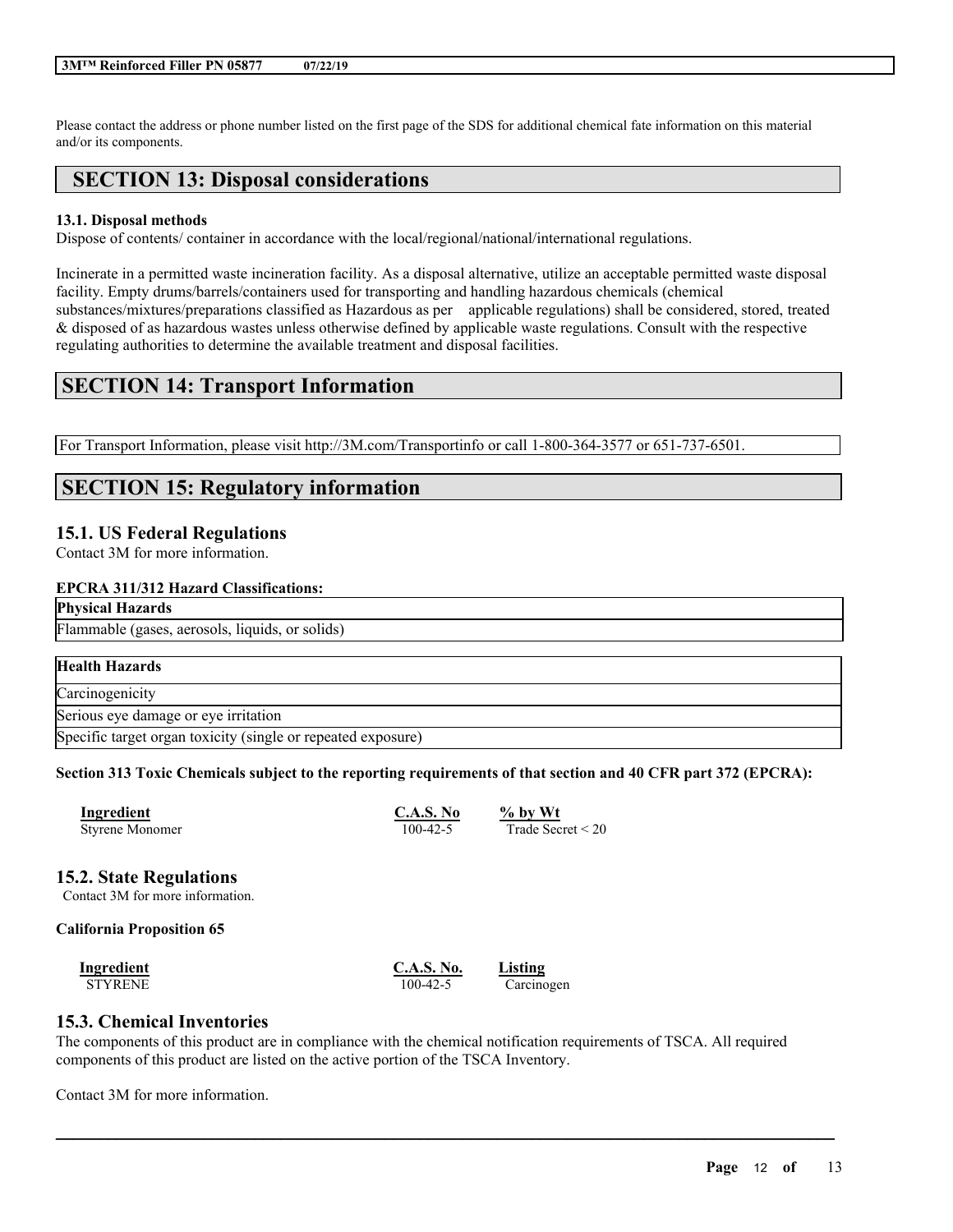## **15.4. International Regulations**

Contact 3M for more information.

# **This SDS has been prepared to meet the U.S. OSHA Hazard Communication Standard, 29 CFR 1910.1200.**

# **SECTION 16: Other information**

#### **NFPA Hazard Classification**

**Health:** 1 **Flammability:** 3 **Instability:** 1 **Special Hazards:** None

National Fire Protection Association (NFPA) hazard ratings are designed for use by emergency response personnel to address the hazards that are presented by short-term, acute exposure to a material under conditions of fire, spill, or similar emergencies. Hazard ratings are primarily based on the inherent physical and toxic properties of the material but also include the toxic properties of combustion or decomposition products that are known to be generated in significant quantities.

| <b>HMIS Hazard Classification</b> |                           |                                                  |
|-----------------------------------|---------------------------|--------------------------------------------------|
| <b>Health: *4 Flammability: 3</b> | <b>Physical Hazard:</b> 1 | <b>Personal Protection:</b> X - See PPE section. |

Hazardous Material Identification System (HMIS® IV) hazard ratings are designed to inform employees of chemical hazards in the workplace. These ratings are based on the inherent properties of the material under expected conditions of normal use and are not intended for use in emergency situations. HMIS® IV ratings are to be used with a fully implemented HMIS® IV program. HMIS® is a registered mark of the American Coatings Association (ACA).

| <b>Document Group:</b> | 26-9610-2 | <b>Version Number:</b>  | 4.01     |
|------------------------|-----------|-------------------------|----------|
| <b>Issue Date:</b>     | 07/22/19  | <b>Supercedes Date:</b> | 12/29/17 |

DISCLAIMER: The information in this Safety Data Sheet (SDS) is believed to be correct as of the date issued.3MMAKES NO WARRANTIES, EXPRESSED OR IMPLIED, INCLUDING, BUT NOT LIMITED TO, ANY IMPLIED WARRANTY OF MERCHANTABILITY OR FITNESS FOR A PARTICULAR PURPOSE OR COURSE OF PERFORMANCE OR USAGE OF TRADE.User is responsible for determining whether the3Mproduct is fit for a particular purpose and suitable for user's method of use or application.Given the variety of factors that can affect the use and application of a3Mproduct, some of which are uniquely within the user's knowledge and control, it is essential that the user evaluate the3Mproduct to determine whether it is fit for a particular purpose and suitable for user's method of use or application.

3Mprovides information in electronic form as a service to its customers. Due to the remote possibility that electronic transfer may have resulted in errors, omissions or alterations in this information,3Mmakes no representations as to its completeness or accuracy. In addition, information obtained from a database may not be as current as the information in the SDS available directly from3M

 $\mathcal{L}_\mathcal{L} = \mathcal{L}_\mathcal{L} = \mathcal{L}_\mathcal{L} = \mathcal{L}_\mathcal{L} = \mathcal{L}_\mathcal{L} = \mathcal{L}_\mathcal{L} = \mathcal{L}_\mathcal{L} = \mathcal{L}_\mathcal{L} = \mathcal{L}_\mathcal{L} = \mathcal{L}_\mathcal{L} = \mathcal{L}_\mathcal{L} = \mathcal{L}_\mathcal{L} = \mathcal{L}_\mathcal{L} = \mathcal{L}_\mathcal{L} = \mathcal{L}_\mathcal{L} = \mathcal{L}_\mathcal{L} = \mathcal{L}_\mathcal{L}$ 

#### **3M USA SDSs are available at www.3M.com**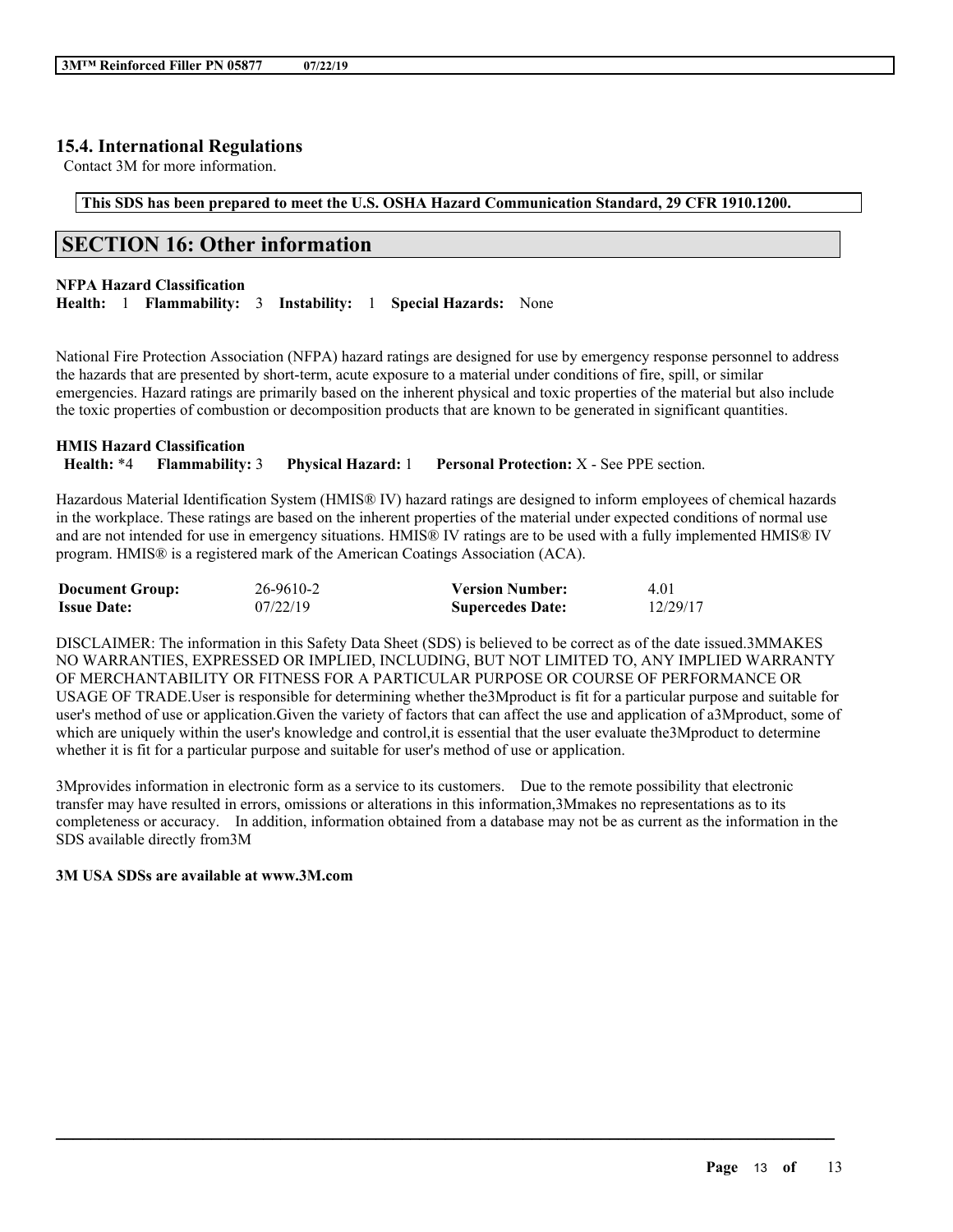

# **Safety Data Sheet**

#### Copyright,2021, 3M Company.

All rights reserved. Copying and/or downloading of this information for the purpose of properly utilizing 3M products is allowed provided that: (1) the information is copied in full with no changes unless prior written agreement is obtained from 3M, and (2) neither the copy nor the original is resold or otherwise distributed with the intention of earning a profit thereon.

| <b>Document Group:</b> | 37-4241-8 | <b>Version Number:</b>  | 1.06     |
|------------------------|-----------|-------------------------|----------|
| <b>Issue Date:</b>     | 04/23/21  | <b>Supercedes Date:</b> | 04/23/21 |

# **SECTION 1: Identification**

#### **1.1. Product identifier**

3M™ Blue Cream Hardener for DMS

|  | <b>Product Identification Numbers</b> |  |
|--|---------------------------------------|--|
|  |                                       |  |

ID Number UPC ID Number UPC LB-K100-2096-6

#### **1.2. Recommended use and restrictions on use**

#### **Recommended use**

Automotive, Hardener for DMS Glazes and Fillers

| 1.3. Supplier's details |                                         |
|-------------------------|-----------------------------------------|
| <b>MANUFACTURER:</b>    | 3M                                      |
| DIVISION:               | Automotive Aftermarket                  |
| <b>ADDRESS:</b>         | 3M Center, St. Paul, MN 55144-1000, USA |
| Telephone:              | 1-888-3M HELPS (1-888-364-3577)         |

**1.4. Emergency telephone number**

1-800-364-3577 or (651) 737-6501 (24 hours)

# **SECTION 2: Hazard identification**

The label elements below were prepared in accordance with OSHA Hazard Communication Standard, 29 CFR 1910.1200. This information may be different from the actual product label information for labels regulated by other agencies.

 $\mathcal{L}_\mathcal{L} = \mathcal{L}_\mathcal{L} = \mathcal{L}_\mathcal{L} = \mathcal{L}_\mathcal{L} = \mathcal{L}_\mathcal{L} = \mathcal{L}_\mathcal{L} = \mathcal{L}_\mathcal{L} = \mathcal{L}_\mathcal{L} = \mathcal{L}_\mathcal{L} = \mathcal{L}_\mathcal{L} = \mathcal{L}_\mathcal{L} = \mathcal{L}_\mathcal{L} = \mathcal{L}_\mathcal{L} = \mathcal{L}_\mathcal{L} = \mathcal{L}_\mathcal{L} = \mathcal{L}_\mathcal{L} = \mathcal{L}_\mathcal{L}$ 

### **2.1. Hazard classification**

Organic Peroxide: Type E. Serious Eye Damage/Irritation: Category 2A. Skin Sensitizer: Category 1B. Specific Target Organ Toxicity (single exposure): Category 1.

**2.2. Label elements Signal word** Danger

**Symbols** Flame | Exclamation mark | Health Hazard |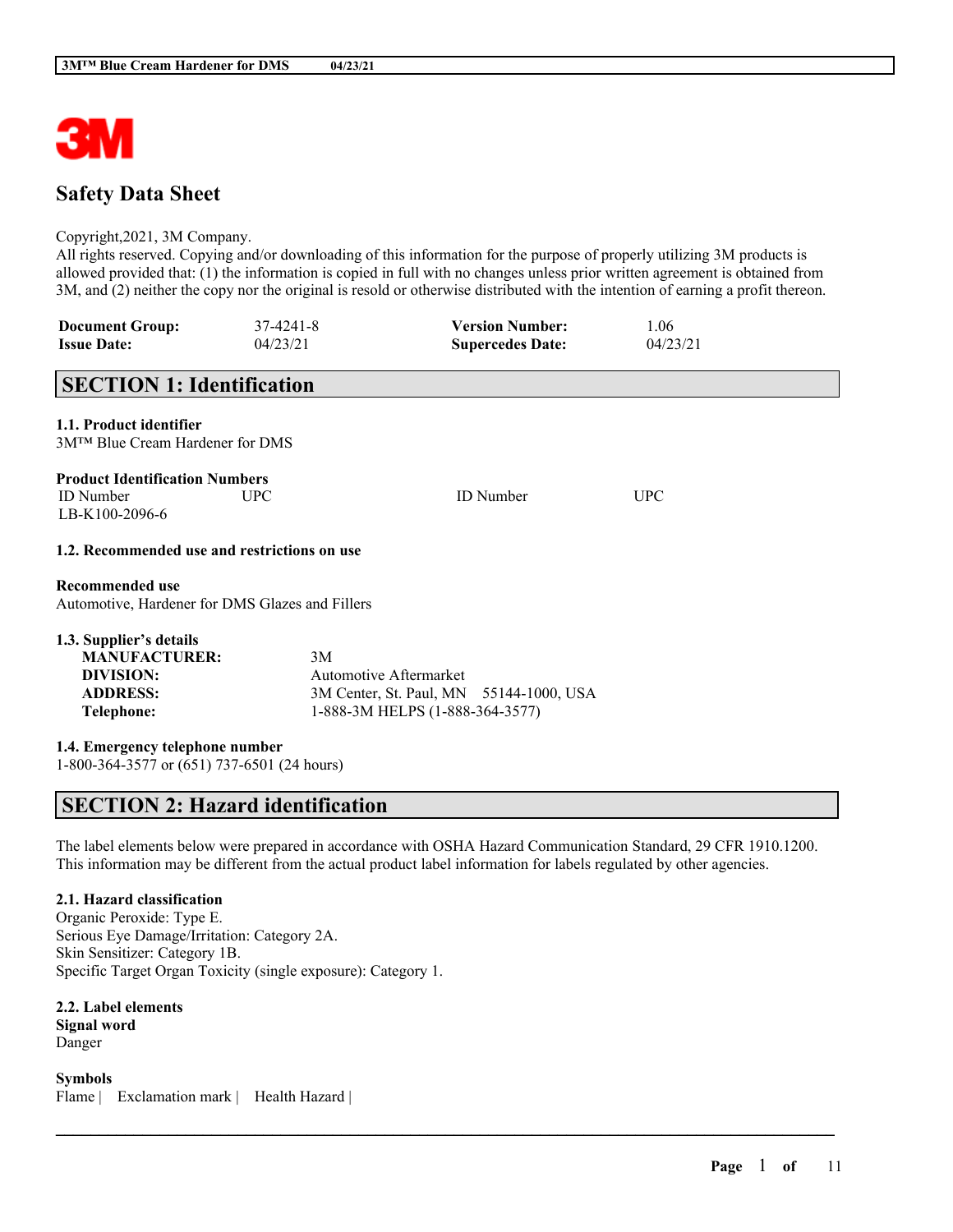**Pictograms**



**Hazard Statements** Heating may cause a fire.

Causes serious eye irritation. May cause an allergic skin reaction.

Causes damage to organs: cardiovascular system | nervous system | kidney/urinary tract | respiratory system |

#### **Precautionary Statements**

#### **Prevention:**

Keep away from heat/sparks/open flames/hot surfaces. - No smoking. Keep away from clothing and other combustible materials. Keep only in original container. Do not breathe dust/fume/gas/mist/vapors/spray. Wear protective gloves and eye/face protection. Do not eat, drink or smoke when using this product. Wash thoroughly after handling. Contaminated work clothing must not be allowed out of the workplace.

#### **Response:**

IF IN EYES: Rinse cautiously with water for several minutes. Remove contact lenses, if present and easy to do. Continue rinsing. If eye irritation persists: Get medical advice/attention. IF ON SKIN: Wash with plenty of soap and water. If skin irritation or rash occurs: Get medical advice/attention. Wash contaminated clothing before reuse. IF exposed: Call a POISON CENTER or doctor/physician.

Specific treatment (see Notes to Physician on this label).

#### **Storage:**

Protect from sunlight. Store at temperatures not exceeding 32C/90F. Keep cool. Store locked up. Store away from other materials.

#### **Disposal:**

Dispose of contents/container in accordance with applicable local/regional/national/international regulations.

#### **Notes to Physician:**

This product contains ethylene glycol. If there is reasonable suspicion of ethylene glycol poisoning, intravenous (IV) administration with either fomepizole (preferred) or ethanol (if fomepizole is unavailable) should be considered as part of the medical management.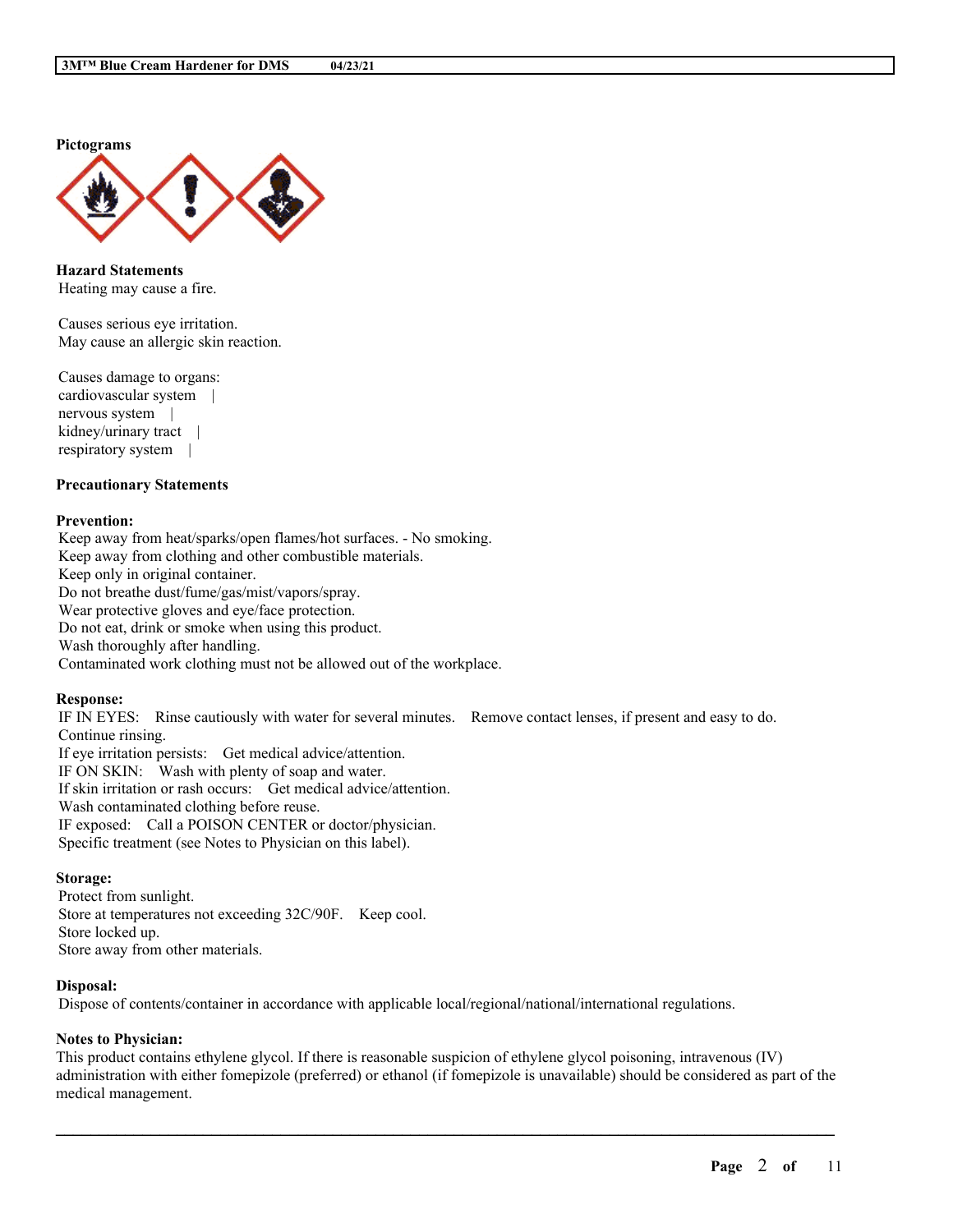# **SECTION 3: Composition/information on ingredients**

| Ingredient                                | C.A.S. No.     | $\%$ by Wt             |
|-------------------------------------------|----------------|------------------------|
| <b>Benzoyl Peroxide</b>                   | $ 94-36-0 $    | 30 - 60 Trade Secret * |
| Benzoic Acid, C9-11-Branched Alkyl Esters | 131298-44-7    | 10 - 20 Trade Secret * |
| Water                                     | 7732-18-5      | 10 - 20 Trade Secret * |
| Ethylene Glycol                           | $107 - 21 - 1$ | 1 - 10 Trade Secret *  |
| Calcium Sulfate                           | 7778-18-9      | 1 - 5 Trade Secret *   |
| Zinc Stearate                             | $ 557-05-1$    | 1 - 5 Trade Secret *   |

\*The specific chemical identity and/or exact percentage (concentration) of this composition has been withheld as a trade secret.

# **SECTION 4: First aid measures**

#### **4.1. Description of first aid measures**

#### **Inhalation:**

Remove person to fresh air. If you feel unwell, get medical attention.

#### **Skin Contact:**

Immediately wash with soap and water. Remove contaminated clothing and wash before reuse. If signs/symptoms develop, get medical attention.

#### **Eye Contact:**

Immediately flush with large amounts of water. Remove contact lenses if easy to do. Continue rinsing. Get medical attention.

#### **If Swallowed:**

Rinse mouth. If you feel unwell, get medical attention.

#### **4.2. Most important symptoms and effects, both acute and delayed**

No critical symptoms or effects. See Section 11.1, information on toxicological effects.

### **4.3. Indication of any immediate medical attention and special treatment required**

This product contains ethylene glycol. If there is reasonable suspicion of ethylene glycol poisoning, intravenous (IV) administration with either fomepizole (preferred) or ethanol (if fomepizole is unavailable) should be considered as part of the medical management.

# **SECTION 5: Fire-fighting measures**

### **5.1. Suitable extinguishing media**

Use a fire fighting agent suitable for the surrounding fire.

### **5.2. Special hazards arising from the substance or mixture**

Closed containers exposed to heat from fire may build pressure and explode. Part of the oxygen for combustion is supplied by the peroxide itself.

### **5.3. Special protective actions for fire-fighters**

No special protective actions for fire-fighters are anticipated.

# **SECTION 6: Accidental release measures**

# **6.1. Personal precautions, protective equipment and emergency procedures**

Evacuate area. Keep away from heat/sparks/open flames/hot surfaces. - No smoking. Use only non-sparking tools. Ventilate the area with fresh air. For large spill, or spills in confined spaces, provide mechanical ventilation to disperse or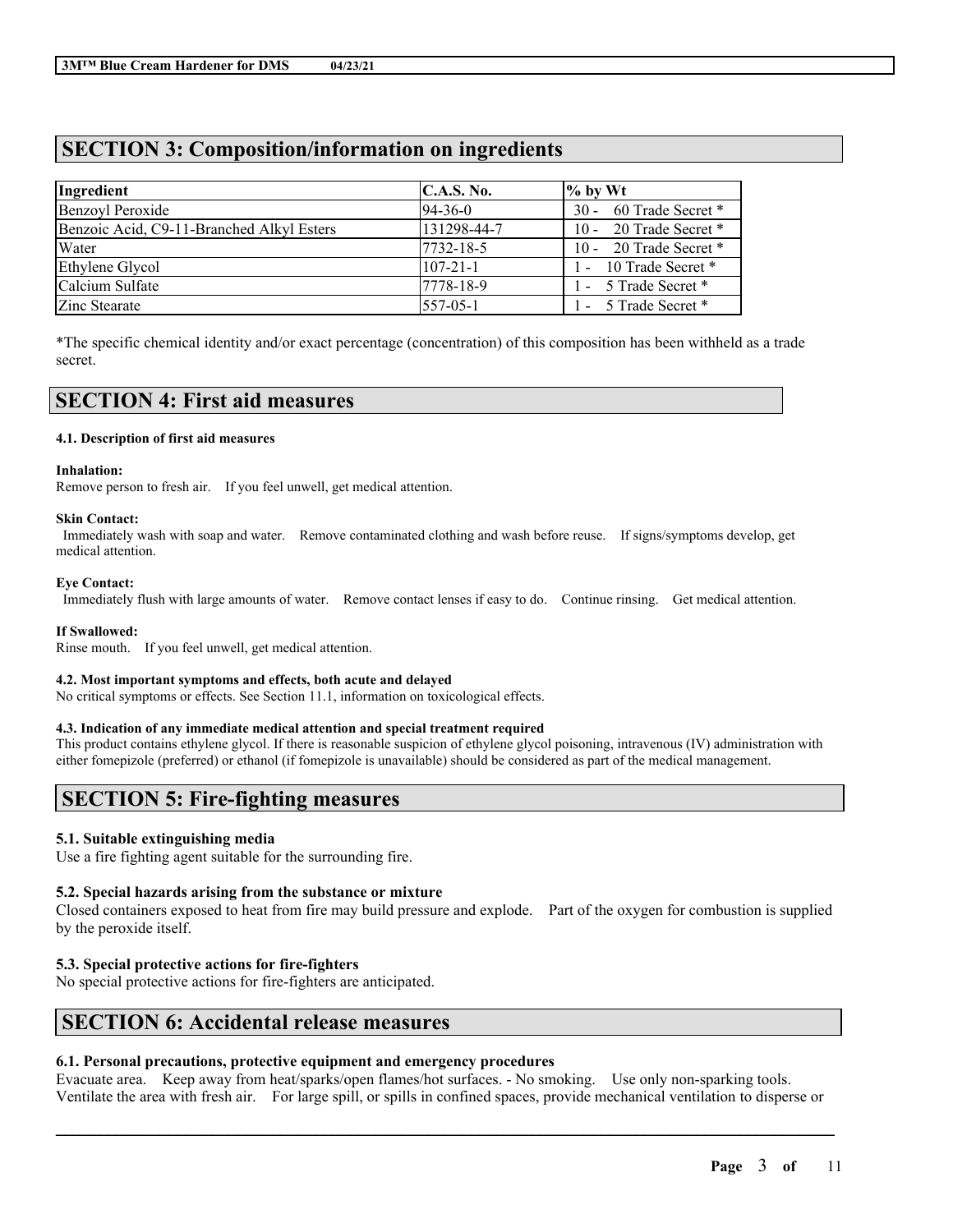exhaust vapors, in accordance with good industrial hygiene practice. Warning! A motor could be an ignition source and could cause flammable gases or vapors in the spill area to burn or explode. Refer to other sections of this SDS for information regarding physical and health hazards, respiratory protection, ventilation, and personal protective equipment.

#### **6.2. Environmental precautions**

Avoid release to the environment.

### **6.3. Methods and material for containment and cleaning up**

Contain spill. Collect as much of the spilled material as possible using non-sparking tools. Place in a closed container approved for transportation by appropriate authorities. Clean up residue. Seal the container. Dispose of collected material as soon as possible in accordance with applicable local/regional/national/international regulations.

# **SECTION 7: Handling and storage**

### **7.1. Precautions for safe handling**

Keep away from heat/sparks/open flames/hot surfaces. - No smoking. Do not breathe dust/fume/gas/mist/vapors/spray. Do not get in eyes, on skin, or on clothing. Do not eat, drink or smoke when using this product. Wash thoroughly after handling. Contaminated work clothing should not be allowed out of the workplace. Avoid release to the environment. Wash contaminated clothing before reuse.

#### **7.2. Conditions for safe storage including any incompatibilities**

Protect from sunlight. Store away from heat. Store at temperatures not exceeding 32C/90F. Keep cool. Keep only in original container. Store away from acids. Store away from other materials. Keep/store away from clothing and other combustible materials. Store away from amines.

# **SECTION 8: Exposure controls/personal protection**

#### **8.1. Control parameters**

#### **Occupational exposure limits**

If a component is disclosed in section 3 but does not appear in the table below, an occupational exposure limit is not available for the component.

| Ingredient              | <b>C.A.S. No.</b> | Agency       | Limit type                    | <b>Additional Comments</b> |
|-------------------------|-------------------|--------------|-------------------------------|----------------------------|
| Ethylene Glycol         | $107 - 21 - 1$    | <b>ACGIH</b> | TWA(Vapor fraction):25        | A4: Not class. as human    |
|                         |                   |              | ppm;STEL(Vapor fraction):50   | carcin                     |
|                         |                   |              | ppm;STEL(Inhalable            |                            |
|                         |                   |              | aerosol):10 mg/m3             |                            |
| <b>STEARATES</b>        | 557-05-1          | <b>ACGIH</b> | TWA(respirable fraction):3    | A4: Not class, as human    |
|                         |                   |              | mg/m3;TWA(inhalable           | carcin                     |
|                         |                   |              | fraction):10 mg/m3            |                            |
| <b>Zinc Stearate</b>    | $557-05-1$        | <b>OSHA</b>  | TWA(as total dust):15         |                            |
|                         |                   |              | mg/m3;TWA(respirable          |                            |
|                         |                   |              | fraction): $5 \text{ mg/m}$ 3 |                            |
| Calcium Sulfate         | 7778-18-9         | <b>ACGIH</b> | TWA(inhalable fraction):10    |                            |
|                         |                   |              | mg/m3                         |                            |
| Calcium Sulfate         | 7778-18-9         | <b>OSHA</b>  | TWA $(as$ total dust):15      |                            |
|                         |                   |              | mg/m3;TWA(respirable          |                            |
|                         |                   |              | fraction): $5 \text{ mg/m}$ 3 |                            |
| <b>Benzoyl Peroxide</b> | $94 - 36 - 0$     | <b>ACGIH</b> | TWA:5 $mg/m3$                 | A4: Not class, as human    |
|                         |                   |              |                               | carcin                     |
| <b>Benzoyl Peroxide</b> | $94 - 36 - 0$     | <b>OSHA</b>  | TWA:5 $mg/m3$                 |                            |

 $\mathcal{L}_\mathcal{L} = \mathcal{L}_\mathcal{L} = \mathcal{L}_\mathcal{L} = \mathcal{L}_\mathcal{L} = \mathcal{L}_\mathcal{L} = \mathcal{L}_\mathcal{L} = \mathcal{L}_\mathcal{L} = \mathcal{L}_\mathcal{L} = \mathcal{L}_\mathcal{L} = \mathcal{L}_\mathcal{L} = \mathcal{L}_\mathcal{L} = \mathcal{L}_\mathcal{L} = \mathcal{L}_\mathcal{L} = \mathcal{L}_\mathcal{L} = \mathcal{L}_\mathcal{L} = \mathcal{L}_\mathcal{L} = \mathcal{L}_\mathcal{L}$ 

ACGIH : American Conference of Governmental Industrial Hygienists

AIHA : American Industrial Hygiene Association

CMRG : Chemical Manufacturer's Recommended Guidelines

OSHA : United States Department of Labor - Occupational Safety and Health Administration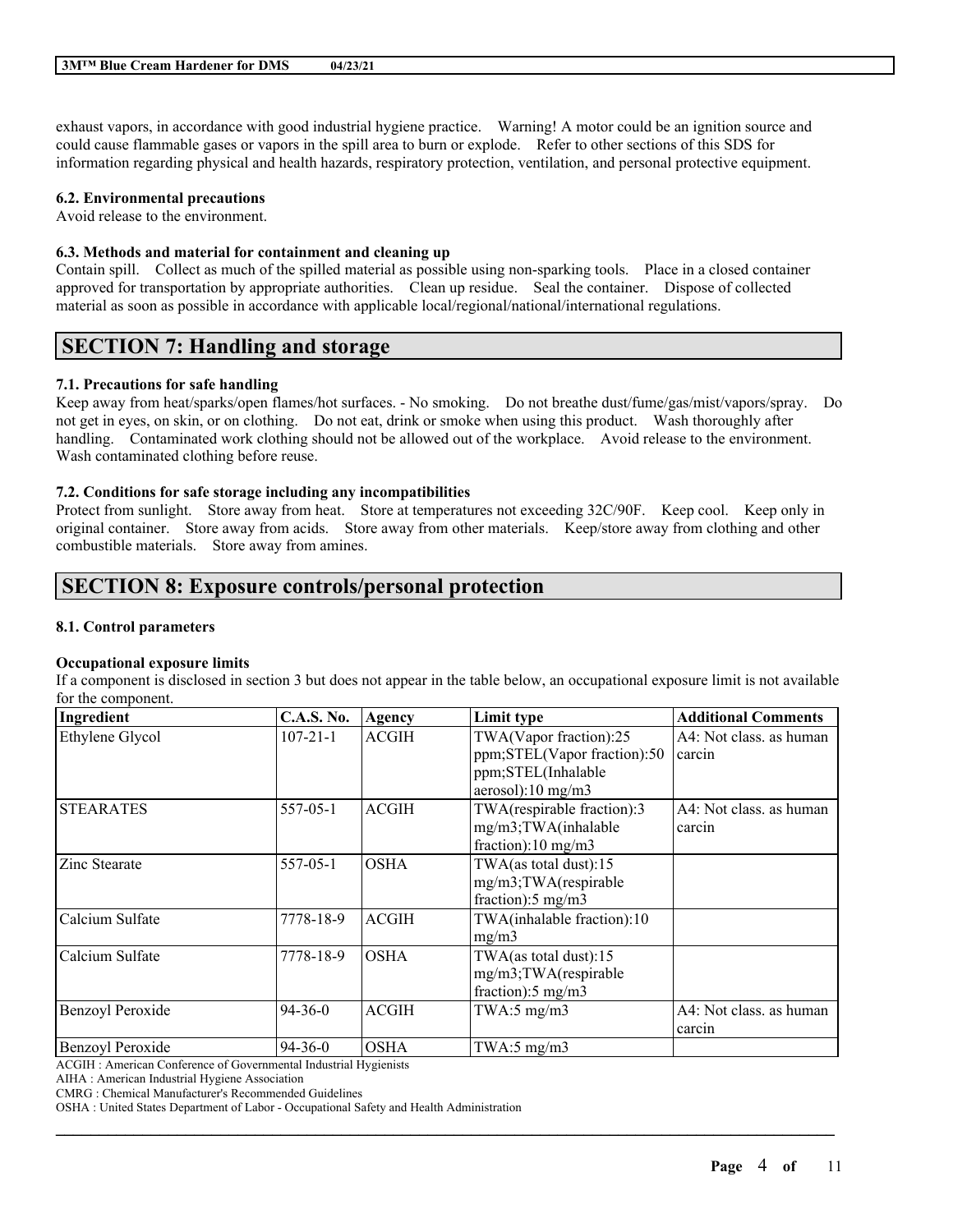TWA: Time-Weighted-Average STEL: Short Term Exposure Limit CEIL: Ceiling

#### **8.2. Exposure controls**

#### **8.2.1. Engineering controls**

Use general dilution ventilation and/or local exhaust ventilation to control airborne exposures to below relevant Exposure Limits and/or control dust/fume/gas/mist/vapors/spray. If ventilation is not adequate, use respiratory protection equipment.

#### **8.2.2. Personal protective equipment (PPE)**

#### **Eye/face protection**

Select and use eye/face protection to prevent contact based on the results of an exposure assessment. The following eye/face protection(s) are recommended: Indirect Vented Goggles

#### **Skin/hand protection**

Select and use gloves and/or protective clothing approved to relevant local standards to prevent skin contact based on the results of an exposure assessment. Selection should be based on use factors such as exposure levels, concentration of the substance or mixture, frequency and duration, physical challenges such as temperature extremes, and other use conditions. Consult with your glove and/or protective clothing manufacturer for selection of appropriate compatible gloves/protective clothing.

Gloves made from the following material(s) are recommended: Nitrile Rubber

If this product is used in a manner that presents a higher potential for exposure (eg. spraying, high splash potential etc.), then use of protective coveralls may be necessary. Select and use body protection to prevent contact based on the results of an exposure assessment. The following protective clothing material(s) are recommended: Apron – Nitrile

### **Respiratory protection**

An exposure assessment may be needed to decide if a respirator is required. If a respirator is needed, use respirators as part of a full respiratory protection program. Based on the results of the exposure assessment, select from the following respirator type(s) to reduce inhalation exposure:

 $\mathcal{L}_\mathcal{L} = \mathcal{L}_\mathcal{L} = \mathcal{L}_\mathcal{L} = \mathcal{L}_\mathcal{L} = \mathcal{L}_\mathcal{L} = \mathcal{L}_\mathcal{L} = \mathcal{L}_\mathcal{L} = \mathcal{L}_\mathcal{L} = \mathcal{L}_\mathcal{L} = \mathcal{L}_\mathcal{L} = \mathcal{L}_\mathcal{L} = \mathcal{L}_\mathcal{L} = \mathcal{L}_\mathcal{L} = \mathcal{L}_\mathcal{L} = \mathcal{L}_\mathcal{L} = \mathcal{L}_\mathcal{L} = \mathcal{L}_\mathcal{L}$ 

Half facepiece or full facepiece air-purifying respirator suitable for organic vapors and particulates

For questions about suitability for a specific application, consult with your respirator manufacturer.

# **SECTION 9: Physical and chemical properties**

#### **9.1. Information on basic physical and chemical properties Appearance**

| дрреатансе                       |                           |
|----------------------------------|---------------------------|
| <b>Physical state</b>            | Solid Thick Paste         |
| Color                            | Blue                      |
| <b>Specific Physical Form:</b>   | Paste                     |
| Odor                             | Characteristic Odor       |
| <b>Odor threshold</b>            | No Data Available         |
| рH                               | No Data Available         |
| <b>Melting point</b>             | No Data Available         |
| <b>Boiling Point</b>             | No Data Available         |
| <b>Flash Point</b>               | No flash point            |
| <b>Evaporation rate</b>          | No Data Available         |
| <b>Flammability (solid, gas)</b> | Organic Peroxide: Type E. |
| <b>Flammable Limits(LEL)</b>     | No Data Available         |
|                                  |                           |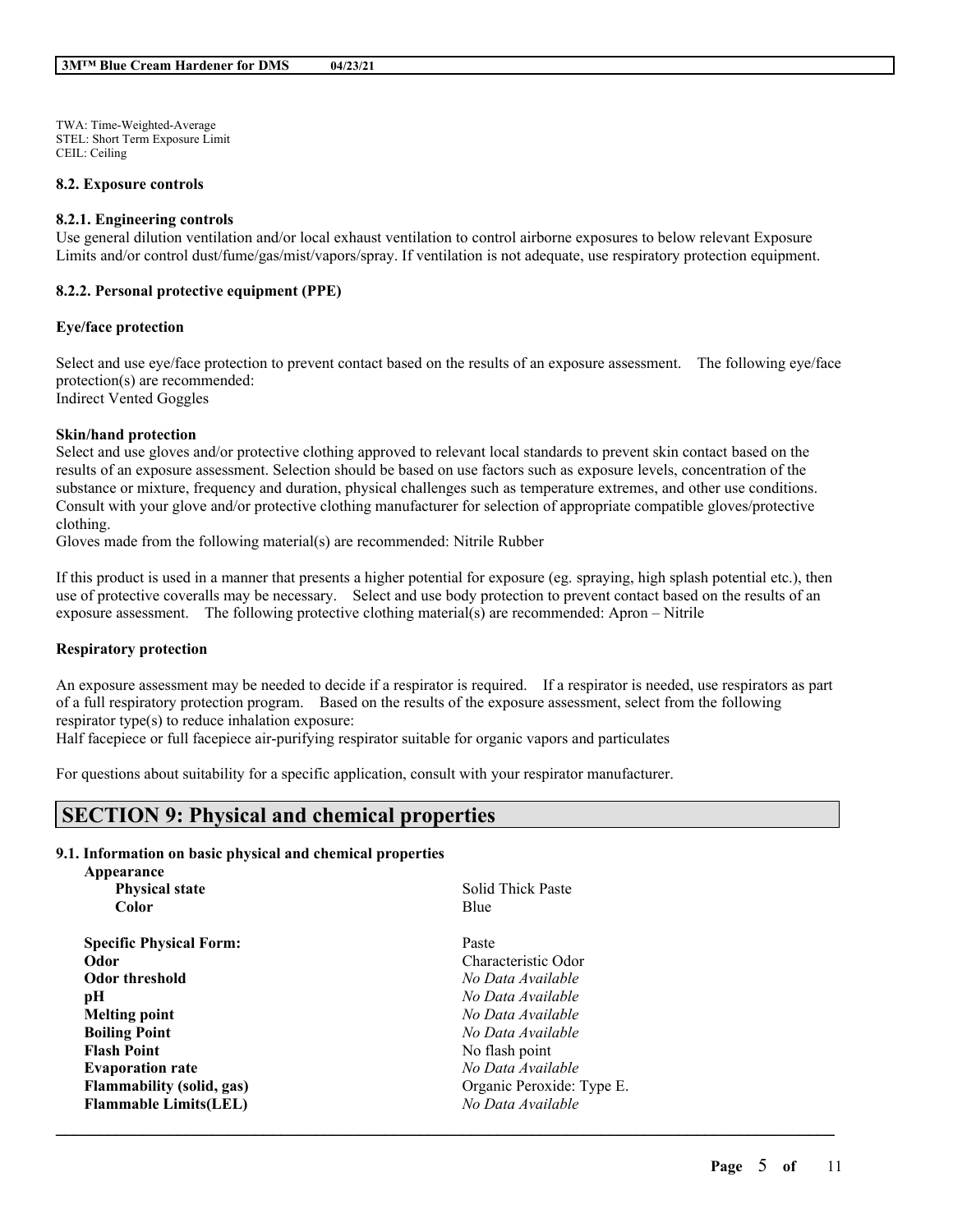| <b>Flammable Limits(UEL)</b>              | No Data Available                                        |
|-------------------------------------------|----------------------------------------------------------|
| <b>Vapor Pressure</b>                     | 100 Pa $[@, 20 °C]$                                      |
| <b>Vapor Density</b>                      | No Data Available                                        |
| <b>Density</b>                            | 1.16 - 1.24 g/ml $\left[\right. (a)$ 20 °C]              |
| <b>Specific Gravity</b>                   | 1.16 - 1.24 $[RefStd:WATER=1]$                           |
| <b>Solubility in Water</b>                | Nil                                                      |
| Solubility-non-water                      | No Data Available                                        |
| Partition coefficient: n-octanol/water    | No Data Available                                        |
| <b>Autoignition temperature</b>           | 50 °C [ <i>Details</i> :SADT]                            |
| <b>Decomposition temperature</b>          | No Data Available                                        |
| <b>Viscosity</b>                          | 100,000 - 300,000 centipoise                             |
| <b>Hazardous Air Pollutants</b>           | 0.151 - 0.212 lb HAPS/lb solids [Test Method:Calculated] |
| <b>Volatile Organic Compounds</b>         | 0 % [Test Method: calculated per CARB title 2]           |
| <b>Percent volatile</b>                   | 30 % weight [Test Method: Estimated]                     |
| <b>VOC Less H2O &amp; Exempt Solvents</b> | 165 g/l [Test Method: calculated SCAQMD rule 443.1]      |

# **SECTION 10: Stability and reactivity**

### **10.1. Reactivity**

This material may be reactive with certain agents under certain conditions - see the remaining headings in this section.

# **10.2. Chemical stability**

Stable.

#### **10.3. Possibility of hazardous reactions** Hazardous polymerization will not occur.

**10.4. Conditions to avoid** Heat Sparks and/or flames

### **10.5. Incompatible materials**

Accelerators Alkali and alkaline earth metals Amines Reducing agents Strong acids

**10.6. Hazardous decomposition products Substance Condition** Carbon monoxide Not Specified

Carbon dioxide Not Specified

# **SECTION 11: Toxicological information**

The information below may not be consistent with the material classification in Section 2 if specific ingredient **classifications are mandated by a competent authority. In addition, toxicological data on ingredients may not be** reflected in the material classification and/or the signs and symptoms of exposure, because an ingredient may be present below the threshold for labeling, an ingredient may not be available for exposure, or the data may not be **relevant to the material as a whole.**

 $\mathcal{L}_\mathcal{L} = \mathcal{L}_\mathcal{L} = \mathcal{L}_\mathcal{L} = \mathcal{L}_\mathcal{L} = \mathcal{L}_\mathcal{L} = \mathcal{L}_\mathcal{L} = \mathcal{L}_\mathcal{L} = \mathcal{L}_\mathcal{L} = \mathcal{L}_\mathcal{L} = \mathcal{L}_\mathcal{L} = \mathcal{L}_\mathcal{L} = \mathcal{L}_\mathcal{L} = \mathcal{L}_\mathcal{L} = \mathcal{L}_\mathcal{L} = \mathcal{L}_\mathcal{L} = \mathcal{L}_\mathcal{L} = \mathcal{L}_\mathcal{L}$ 

**11.1. Information on Toxicological effects**

**Signs and Symptoms of Exposure**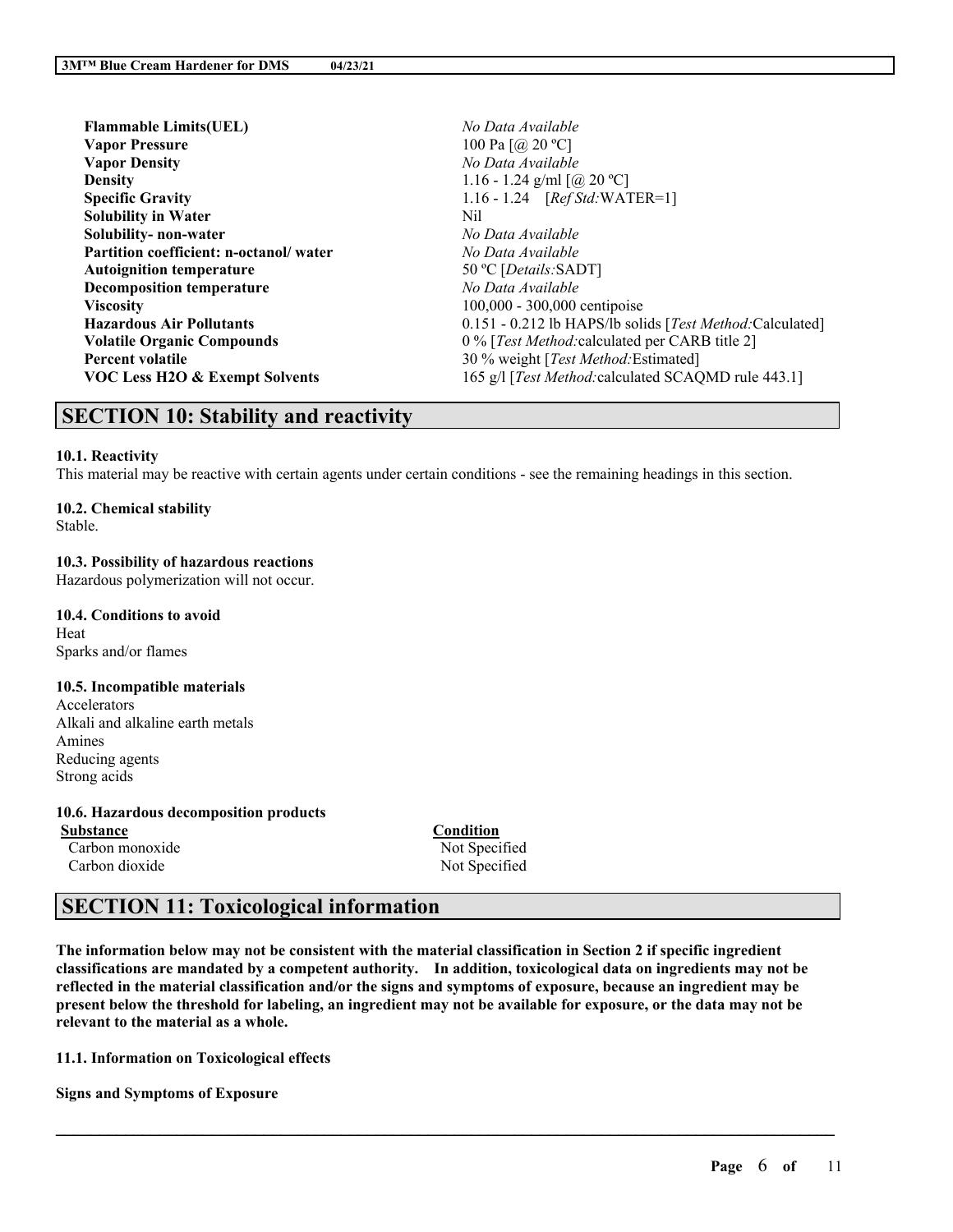### Based on test data and/or information on the components, this material may produce the following health effects:

### **Inhalation:**

Vapors released during curing may cause irritation of the respiratory system. Signs/symptoms may include cough, sneezing, nasal discharge, headache, hoarseness, and nose and throat pain.

### **Skin Contact:**

May be harmful in contact with skin.

Contact with the skin during product use is not expected to result in significant irritation. Allergic Skin Reaction (nonphoto induced): Signs/symptoms may include redness, swelling, blistering, and itching.

#### **Eye Contact:**

Severe Eye Irritation: Signs/symptoms may include significant redness, swelling, pain, tearing, cloudy appearance of the cornea, and impaired vision.

#### **Ingestion:**

Gastrointestinal Irritation: Signs/symptoms may include abdominal pain, stomach upset, nausea, vomiting and diarrhea.

May cause additional health effects (see below).

#### **Additional Health Effects:**

#### **Single exposure may cause target organ effects:**

Cardiac Effects: Signs/symptoms may include irregular heartbeat (arrhythmia), changes in heart rate, damage to heart muscle, heart attack, and may be fatal.

Neurological Effects: Signs/symptoms may include personality changes, lack of coordination, sensory loss, tingling or numbness of the extremities, weakness, tremors, and/or changes in blood pressure and heart rate.

Respiratory Effects: Signs/symptoms may include cough, shortness of breath, chest tightness, wheezing, increased heart rate, bluish colored skin (cyanosis), sputum production, changes in lung function tests, and/or respiratory failure.

Kidney/Bladder Effects: Signs/symptoms may include changes in urine production, abdominal or lower back pain, increased protein in urine, increased blood urea nitrogen (BUN), blood in urine, and painful urination.

#### **Toxicological Data**

If a component is disclosed in section 3 but does not appear in a table below, either no data are available for that endpoint or the data are not sufficient for classification.

### **Acute Toxicity**

| Name                                      | Route                                 | <b>Species</b> | Value                                                |
|-------------------------------------------|---------------------------------------|----------------|------------------------------------------------------|
| Overall product                           | Dermal                                |                | No data available; calculated ATE2,000 - 5,000 mg/kg |
| Overall product                           | Ingestion                             |                | No data available; calculated $ATE > 5,000$ mg/kg    |
| Benzoyl Peroxide                          | Dermal                                |                | LD50 estimated to be $2,000 - 5,000$ mg/kg           |
| <b>Benzovl Peroxide</b>                   | Inhalation-<br>Dust/Mist<br>(4 hours) | Rat            | $LC50 > 24.3$ mg/l                                   |
| Benzoyl Peroxide                          | Ingestion                             | Rat            | $LD50 > 5,000$ mg/kg                                 |
| Benzoic Acid, C9-11-Branched Alkyl Esters | Dermal                                | Rabbit         | $LD50 > 2,000$ mg/kg                                 |
| Benzoic Acid, C9-11-Branched Alkyl Esters | Inhalation-<br>Dust/Mist<br>(4 hours) | Rat            | $LC50 > 2$ mg/l                                      |
| Benzoic Acid, C9-11-Branched Alkyl Esters | Ingestion                             | Rat            | $LD50 > 5,000$ mg/kg                                 |
| Ethylene Glycol                           | Ingestion                             | Human          | LD50<br>$1,600$ mg/kg                                |
| Ethylene Glycol                           | Inhalation-<br>Dust/Mist              | Other          | LC50 estimated to be 5 - 12.5 mg/l                   |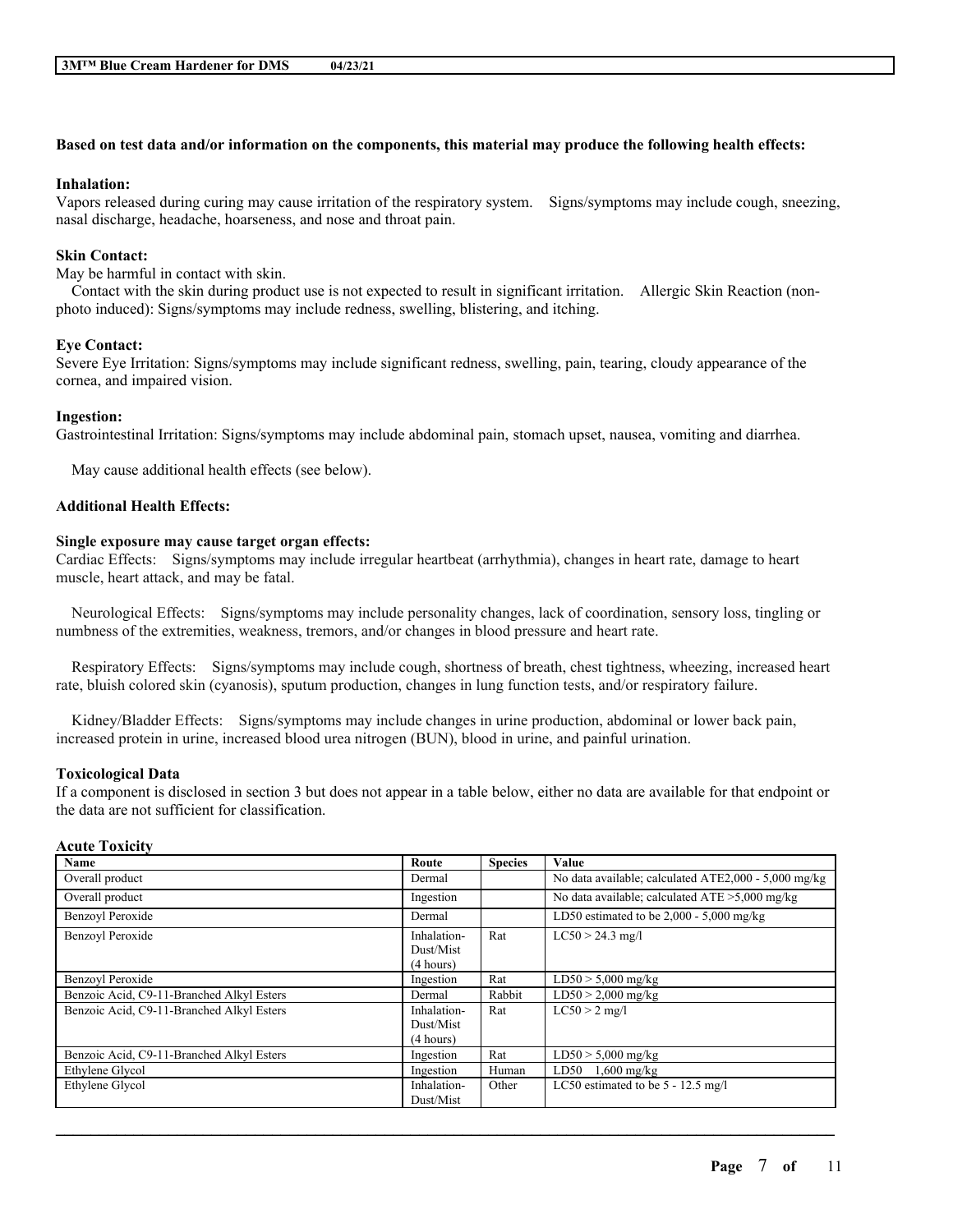|                 | (4 hours)   |           |                                      |
|-----------------|-------------|-----------|--------------------------------------|
| Ethylene Glycol | Dermal      | Rabbit    | $9,530$ mg/kg                        |
| Calcium Sulfate | Dermal      | Professio | LD50 estimated to be $> 5,000$ mg/kg |
|                 |             | nal       |                                      |
|                 |             | judgeme   |                                      |
|                 |             | nt        |                                      |
| Zinc Stearate   | Dermal      | Rabbit    | $LD50 > 2,000$ mg/kg                 |
| Calcium Sulfate | Ingestion   | Rat       | $LD50 > 5,000$ mg/kg                 |
| Zinc Stearate   | Inhalation- | Rat       | $LC50 > 50$ mg/l                     |
|                 | Dust/Mist   |           |                                      |
|                 | (4 hours)   |           |                                      |
| Zinc Stearate   | Ingestion   | Rat       | $LD50 > 5,000$ mg/kg                 |

 $\overline{ATE}$  = acute toxicity estimate

## **Skin Corrosion/Irritation**

| Name             | <b>Species</b> | Value                     |
|------------------|----------------|---------------------------|
|                  |                |                           |
| Benzovl Peroxide | Rabbit         | Minimal irritation        |
| Ethylene Glycol  | Rabbit         | Minimal irritation        |
| Zinc Stearate    | Rabbit         | No significant irritation |

### **Serious Eye Damage/Irritation**

| Name             | <b>Species</b> | Value                     |
|------------------|----------------|---------------------------|
|                  |                |                           |
| Benzovl Peroxide | Rabbit         | Severe irritant           |
| Ethylene Glycol  | Rabbit         | Mild irritant             |
| Zinc Stearate    | Rabbit         | No significant irritation |

### **Skin Sensitization**

| Name                  | $\sim$<br><b>Species</b> | Value                 |
|-----------------------|--------------------------|-----------------------|
| ! Peroxide<br>Benzoyl | $\sim$<br>Guinea         | $\sim$<br>Sensitizing |
|                       | pig                      |                       |
| Ethylene Glycol       | Human                    | Not classified        |

### **Respiratory Sensitization**

For the component/components, either no data are currently available or the data are not sufficient for classification.

### **Germ Cell Mutagenicity**

| Name             | Route    | Value         |
|------------------|----------|---------------|
|                  |          |               |
| Benzoyl Peroxide | In Vitro | Not mutagenic |
| Benzovl Peroxide | In vivo  | Not mutagenic |
| Ethylene Glycol  | In Vitro | Not mutagenic |
| Ethylene Glycol  | In vivo  | Not mutagenic |

### **Carcinogenicity**

| Name             | Route     | <b>Species</b> | Value                                          |
|------------------|-----------|----------------|------------------------------------------------|
| Benzoyl Peroxide | Ingestion | Multiple       | Not carcinogenic                               |
|                  |           | animal         |                                                |
|                  |           | species        |                                                |
| Benzovl Peroxide | Dermal    | Mouse          | Some positive data exist, but the data are not |
|                  |           |                | sufficient for classification                  |
| Ethylene Glycol  | Ingestion | Multiple       | Not carcinogenic                               |
|                  |           | animal         |                                                |
|                  |           | species        |                                                |

### **Reproductive Toxicity**

### **Reproductive and/or Developmental Effects**

| $-1$<br>Route<br><b>Name</b><br>⁄ alue<br>00100<br><b>DO</b><br><br>.<br>.<br>. | <b>kesult</b><br>IIr<br>ation |
|---------------------------------------------------------------------------------|-------------------------------|
|---------------------------------------------------------------------------------|-------------------------------|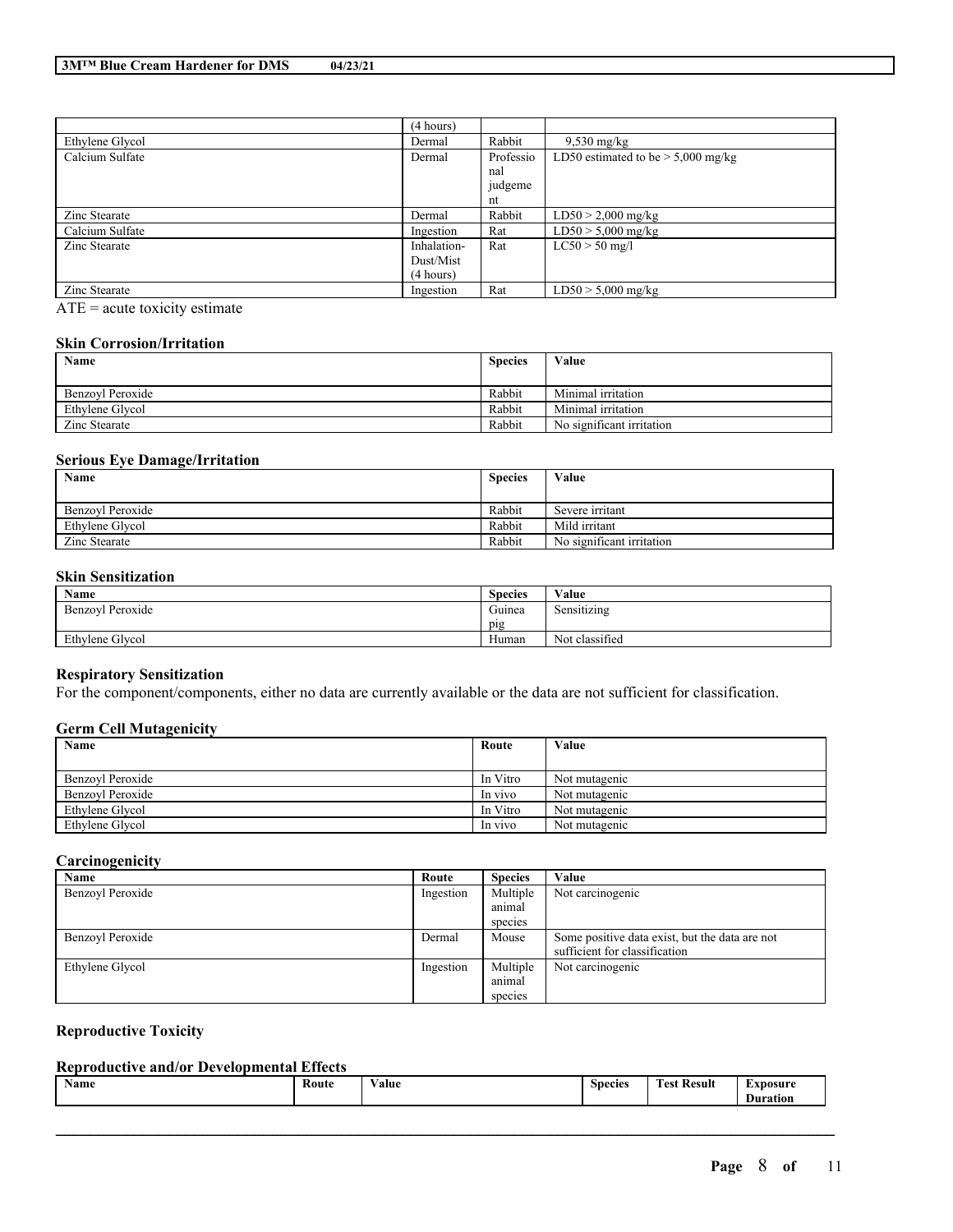| Benzoyl Peroxide | Ingestion  | Not classified for female reproduction | Rat   | <b>NOAEL 1.000</b><br>mg/kg/day | premating $\&$<br>during<br>gestation |
|------------------|------------|----------------------------------------|-------|---------------------------------|---------------------------------------|
| Benzoyl Peroxide | Ingestion  | Not classified for male reproduction   | Rat   | <b>NOAEL 500</b><br>mg/kg/day   | premating $\&$<br>during<br>gestation |
| Benzoyl Peroxide | Ingestion  | Not classified for development         | Rat   | <b>NOAEL 500</b><br>mg/kg/day   | premating $\&$<br>during<br>gestation |
| Ethylene Glycol  | Dermal     | Not classified for development         | Mouse | <b>NOAEL 3,549</b><br>mg/kg/day | during<br>organogenesi<br>s           |
| Ethylene Glycol  | Ingestion  | Not classified for development         | Mouse | LOAEL 750<br>mg/kg/day          | during<br>organogenesi<br>S           |
| Ethylene Glycol  | Inhalation | Not classified for development         | Mouse | <b>NOAEL 1,000</b><br>mg/kg/day | during<br>organogenesi<br>s           |

# **Target Organ(s)**

### **Specific Target Organ Toxicity - single exposure**

| Name            | Route     | Target Organ(s)                                                            | Value                                | <b>Species</b> | <b>Test Result</b>            | <b>Exposure</b>           |
|-----------------|-----------|----------------------------------------------------------------------------|--------------------------------------|----------------|-------------------------------|---------------------------|
|                 |           |                                                                            |                                      |                |                               | <b>Duration</b>           |
| Ethylene Glycol | Ingestion | heart   nervous<br>system   kidney<br>and/or bladder<br>respiratory system | Causes damage to organs              | Human          | <b>NOAEL Not</b><br>available | poisoning<br>and/or abuse |
| Ethylene Glycol | Ingestion | central nervous<br>system depression                                       | May cause drowsiness or<br>dizziness | Human          | <b>NOAEL Not</b><br>available | poisoning<br>and/or abuse |
| Ethylene Glycol | Ingestion | liver                                                                      | Not classified                       | Human          | <b>NOAEL Not</b><br>available | poisoning<br>and/or abuse |

### **Specific Target Organ Toxicity - repeated exposure**

| Name            | Route     | <b>Target Organ(s)</b>                                                                    | Value                                                                              | <b>Species</b>                | <b>Test Result</b>                  | <b>Exposure</b><br><b>Duration</b> |
|-----------------|-----------|-------------------------------------------------------------------------------------------|------------------------------------------------------------------------------------|-------------------------------|-------------------------------------|------------------------------------|
| Ethylene Glycol | Ingestion | kidney and/or<br>bladder                                                                  | Some positive data exist, but the<br>data are not sufficient for<br>classification | Rat                           | <b>NOAEL 200</b><br>mg/kg/day       | 2 years                            |
| Ethylene Glycol | Ingestion | vascular system                                                                           | Not classified                                                                     | Rat                           | <b>NOAEL 200</b><br>mg/kg/day       | 2 years                            |
| Ethylene Glycol | Ingestion | heart  <br>hematopoietic<br>system   liver  <br>immune system  <br>muscles                | Not classified                                                                     | Rat                           | <b>NOAEL</b><br>1,000<br>mg/kg/day  | 2 years                            |
| Ethylene Glycol | Ingestion | respiratory system                                                                        | Not classified                                                                     | Mouse                         | <b>NOAEL</b><br>12,000<br>mg/kg/day | 2 years                            |
| Ethylene Glycol | Ingestion | skin   endocrine<br>system   bone, teeth,<br>nails, and/or hair<br>nervous system<br>eyes | Not classified                                                                     | Multiple<br>animal<br>species | <b>NOAEL</b><br>1,000<br>mg/kg/day  | 2 years                            |

#### **Aspiration Hazard**

For the component/components, either no data are currently available or the data are not sufficient for classification.

### Please contact the address or phone number listed on the first page of the SDS for additional toxicological information **on this material and/or its components.**

 $\mathcal{L}_\mathcal{L} = \mathcal{L}_\mathcal{L} = \mathcal{L}_\mathcal{L} = \mathcal{L}_\mathcal{L} = \mathcal{L}_\mathcal{L} = \mathcal{L}_\mathcal{L} = \mathcal{L}_\mathcal{L} = \mathcal{L}_\mathcal{L} = \mathcal{L}_\mathcal{L} = \mathcal{L}_\mathcal{L} = \mathcal{L}_\mathcal{L} = \mathcal{L}_\mathcal{L} = \mathcal{L}_\mathcal{L} = \mathcal{L}_\mathcal{L} = \mathcal{L}_\mathcal{L} = \mathcal{L}_\mathcal{L} = \mathcal{L}_\mathcal{L}$ 

# **SECTION 12: Ecological information**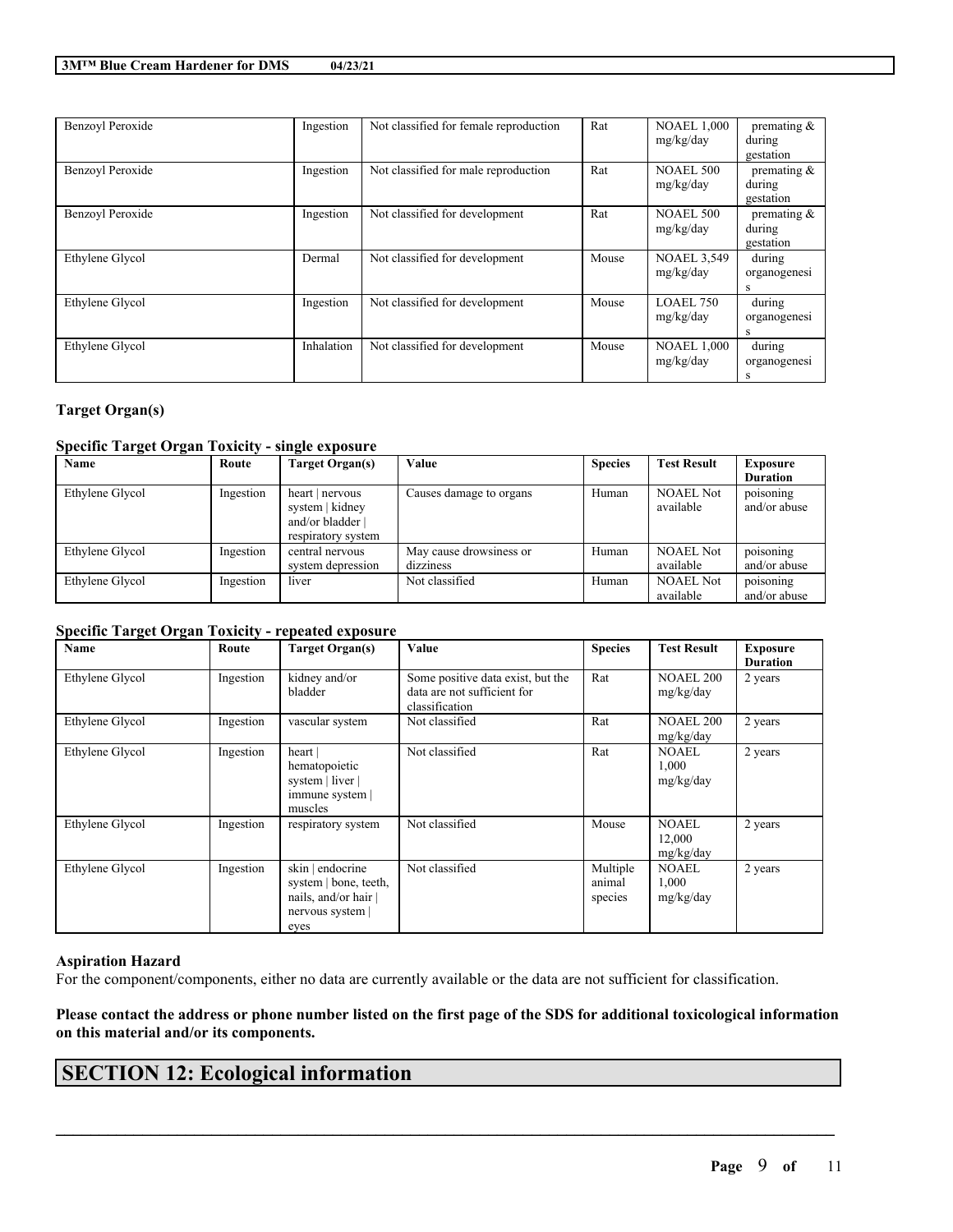# **Ecotoxicological information**

Please contact the address or phone number listed on the first page of the SDS for additional ecotoxicological information on this material and/or its components.

### **Chemical fate information**

Please contact the address or phone number listed on the first page of the SDS for additional chemical fate information on this material and/or its components.

# **SECTION 13: Disposal considerations**

#### **13.1. Disposal methods**

Dispose of contents/ container in accordance with the local/regional/national/international regulations.

Dispose of waste product in a permitted industrial waste facility. As a disposal alternative, incinerate in a permitted waste incineration facility. Proper destruction may require the use of additional fuel during incineration processes. Empty drums/barrels/containers used for transporting and handling hazardous chemicals (chemical substances/mixtures/preparations classified as Hazardous as per applicable regulations) shall be considered, stored, treated & disposed of as hazardous wastes unless otherwise defined by applicable waste regulations. Consult with the respective regulating authorities to determine the available treatment and disposal facilities.

# **SECTION 14: Transport Information**

For Transport Information, please visit http://3M.com/Transportinfo or call 1-800-364-3577 or 651-737-6501.

# **SECTION 15: Regulatory information**

# **15.1. US Federal Regulations**

Contact 3M for more information.

### **EPCRA 311/312 Hazard Classifications:**

| <b>Physical Hazards</b>                                      |  |
|--------------------------------------------------------------|--|
| Organic peroxide                                             |  |
|                                                              |  |
| <b>Health Hazards</b>                                        |  |
| Respiratory or Skin Sensitization                            |  |
| Serious eye damage or eye irritation                         |  |
| Specific target organ toxicity (single or repeated exposure) |  |

### Section 313 Toxic Chemicals subject to the reporting requirements of that section and 40 CFR part 372 (EPCRA):

| <b>Ingredient</b> | <b>C.A.S. No</b> | $\%$ by Wt           |
|-------------------|------------------|----------------------|
| Benzoyl Peroxide  | $94 - 36 - 0$    | Trade Secret 30 - 60 |
| Ethylene Glycol   | $107 - 21 - 1$   | Trade Secret 1 - 10  |

### **15.2. State Regulations**

Contact 3M for more information.

# **15.3. Chemical Inventories**

The components of this product are in compliance with the chemical notification requirements of TSCA. All required components of this product are listed on the active portion of the TSCA Inventory.